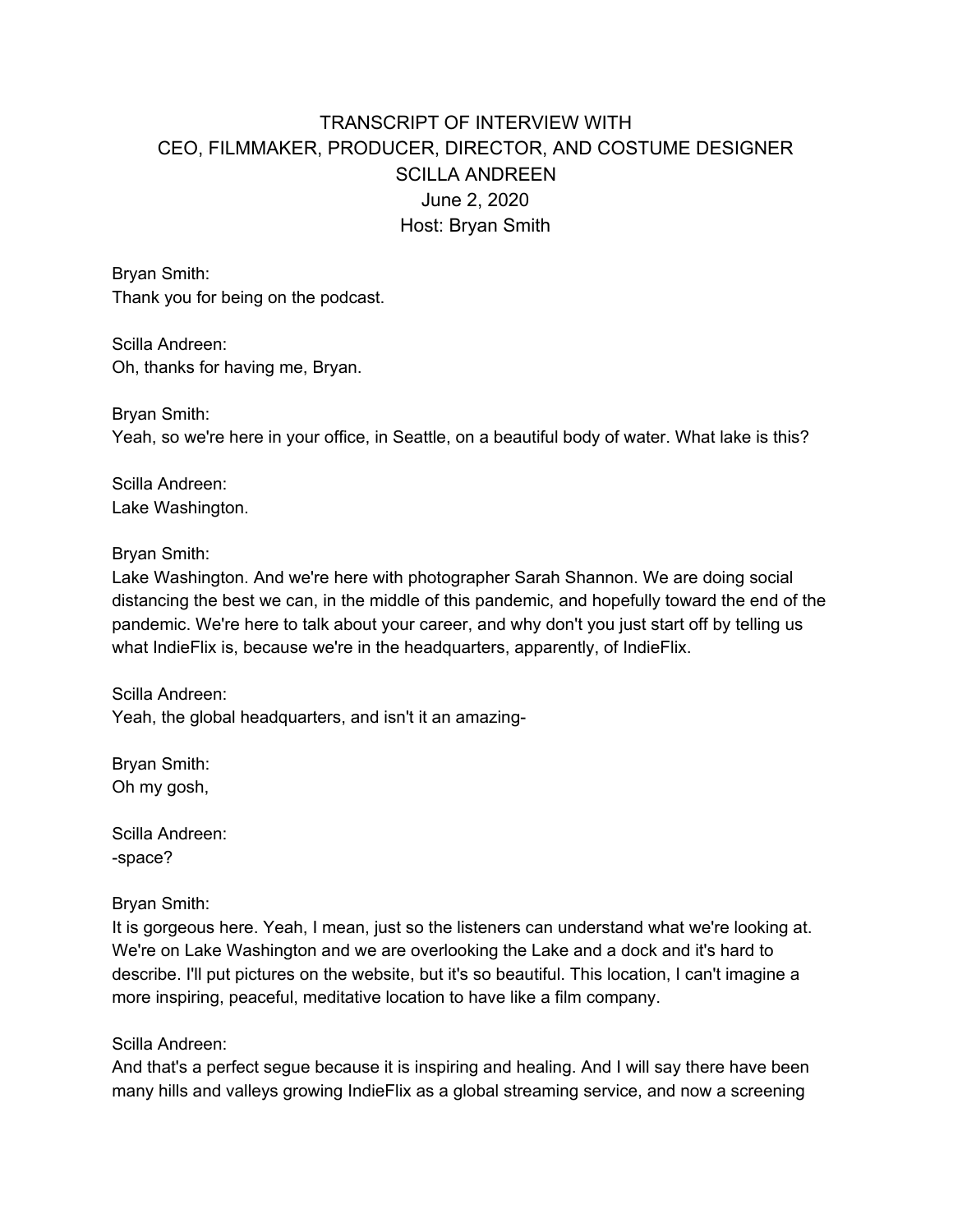distribution service with offline community events. But the highs and the lows and the, whether it's when the world economy is in the toilet, or a pandemic, or a strike, or whatever is going on in the world. It's really nice to be able to look out at mother nature, to look at Mount Rainier, to look at Lake Washington, and it calms me and it keeps me pretty much focused on what I need to do. So I don't get caught up- If I think if I were in a cubicle, I probably would have, I don't know...

Bryan Smith: Yeah.

### Scilla Andreen:

I wouldn't have made it I don't think. So, IndieFlix is a global subscription-based streaming service and screening distribution service. Basically, think of it as two pieces- which, actually, think of it now, we've evolved. We're really like three legs of the stool. The three legs of the stool are: we have a streaming subscription service, we have a big offline community booking service of social impact films, and then we have- we also create original content now. And that's new and we're going to be creating a lot more original content. And, so the stuff that goes out into the schools, and corporations, and screens for existing communities is kind of our version of a theatrical. And the global streaming service is what you can watch,aAnd we have like 5,300 titles, shorts, features, documentaries, web series of content for a purpose.

### Bryan Smith:

So, is it a fair comparison to say that IndieFlix is the equivalent of Netflix but just on an independent, sort of an indie film, educational film slant?

# Scilla Andreen:

Yeah. I mean, put it this way. Up until about two years ago, we were sort of the Netflix of independent film. But two years ago I actually, we had over 12,000 titles, and I pretty much sloughed off about 7,000 plus titles, because I really wanted to be content for a purpose; movies that matter. And course all movies matter, right? Like for, depending on the reason why the filmmaker made it and for the audience, even horror has a reason for being, right?

Bryan Smith: Yeah.

# Scilla Andreen:

But I really wanted to focus on content that opened up conversations, made us more aware of things on a social level, created conversation. I wanted something where people would watch and then want to talk about it, or it reflected something that's going on in the world to maybe make someone feel not so alone. And so, I decided to pivot to focus on that. There's no point in trying to compete with Netflix, Hulu, Amazon, HBO, Disney+, Apple TV. All of those, it's like I love all of those, I'm a subscriber, I watch all my favorite shows on different places. So, I basically turned the brand around about two years ago to be content for independent thinkers.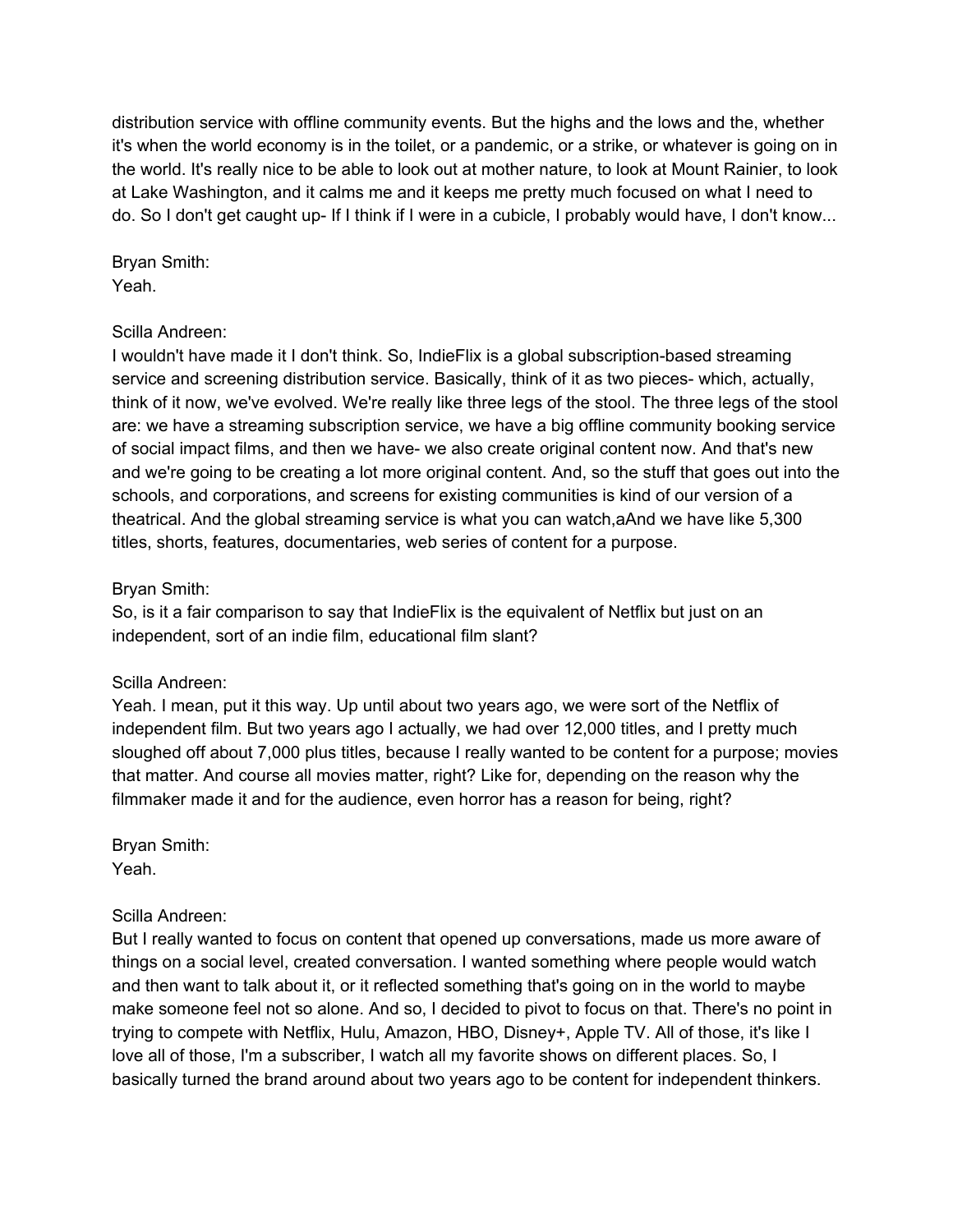Bryan Smith: Okay.

#### Scilla Andreen:

And so that helped me open it up to be, not just Indies, but also edutainment focused content, social impact, social justice, branded content, experimental content, content from film schools that focused on climate change or you know. To me it had more focus.

#### Bryan Smith:

Yeah. It's interesting because it seems like as a lay person who's not in the industry, if I had 7,000 titles in my library to let that go, seems like it would be really hard for me to do.

#### Scilla Andreen:

It was really, really hard. And I think a lot of people thought I'd lost it, and- Because, you know, for so many years it was kind of an arms race with title count, especially with worldwide rights, which was really hard to get. We fought really hard and worked really hard to get those titles on our platform, and I was, you know, managing and working with the team to keep all of those filmmakers happy, which is always- Which can be really challenging, because you know, they put their content up on different platforms and they're like, "Where's the money? Like, show me the money." But you know, you have to be out there promoting it. You have to- and you're in the- There's just, it's, the market is saturated.

Bryan Smith: Yeah.

#### Scilla Andreen:

And so then they're like, "Where's my money? It's been on your platform." It's like, "Have you been marketing it?" -"Well, have you?" And it's like, well, we have 12,000 titles, it's hard for us to market your movie. You know, our model was based on you marketing your movie. And I think that kind of is a rule of thumb for any platform, including Netflix and Hulu and Amazon. Even though you go up on those platforms, you still need to promote your content for people to know where to find it.

# Bryan Smith:

That's interesting. It sounds like then just having the titles, that that in and of itself is, it's great, but then there's a burden that comes with that, or responsibility that you have to weigh the pros and the cons of having that additional content out there. And also, I think I noticed in one of your social media posts and Instagram posts in the background, there was a -not that I'm stalking you on social media-

Scilla Andreen: {laughs}.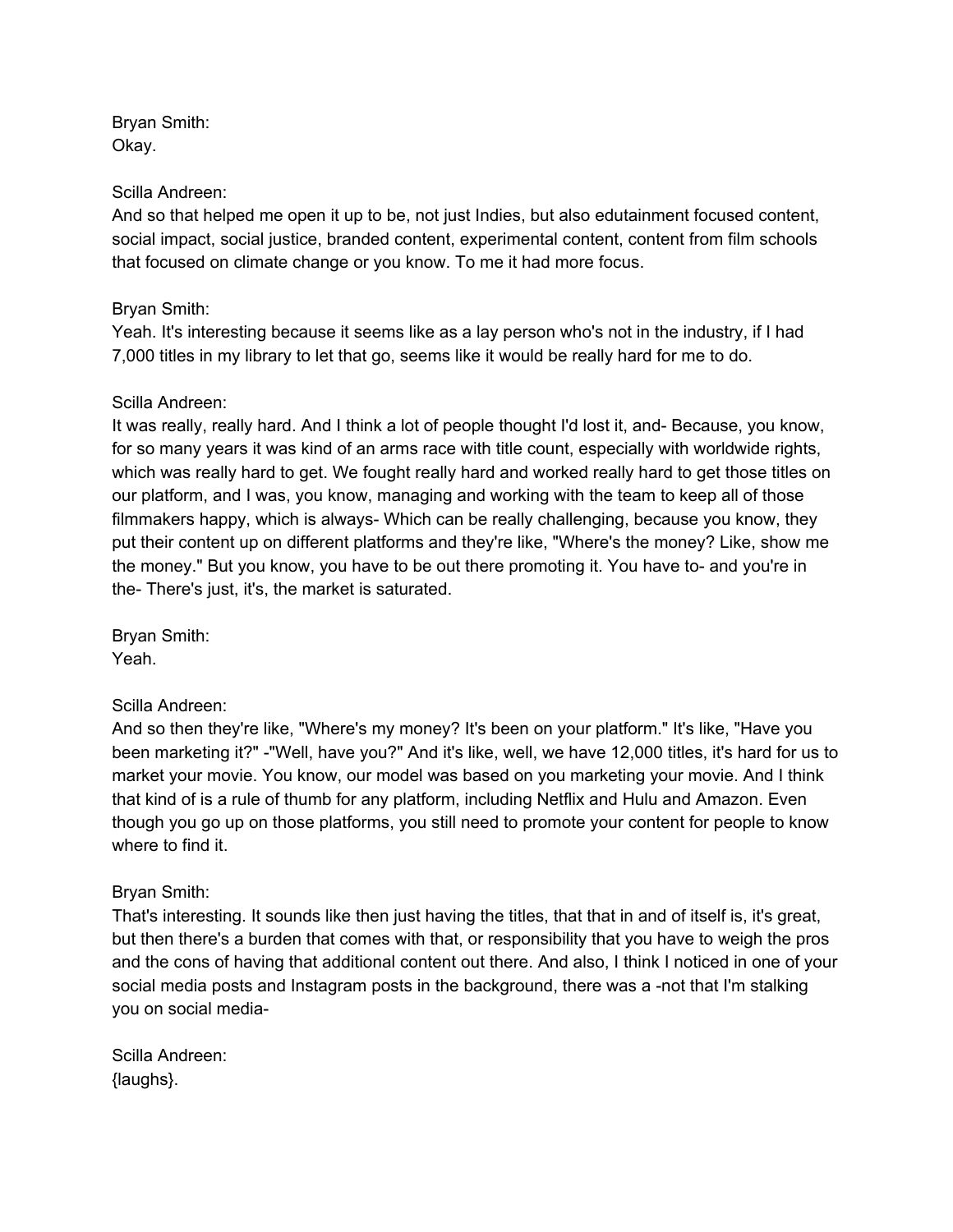### Bryan Smith:

-but one of your most recent posts, you had a Seth Godin book. And I listened to Seth Godin, his akimbo podcast, and he talks about this concept of the smallest viable audience that you should be seeking to obtain and retain, you know, your smallest viable audience. Which is sort of counterintuitive for someone who wants to be out there and be seen and be heard, and you have this platform. But the counterintuitive part for me is: you're narrowing the scope of what your mission is. Which, I think takes a lot of wisdom to do and discipline, because otherwise if you just go in like a, you know, I just want to be everything to everybody, you're going to be nothing to everybody.

### Scilla Andreen:

No, that's exactly right. You know, when I sloughed off those titles, when I had to let filmmakers know that because of the new mandate that I had implemented of content for a purpose and wanting to sort of occupy this edutainment space. A lot of them were really upset with me. They were like, "F you, you're like abandoning the indie filmmaker." And it's just like, look, if I don't make a change, also we won't be here, because I can't come out there and present ourselves as your source for independent film when we don't have the latest films from Sundance and Cannes and Toronto and Telluride. Because Amazon, Netflix, and Hulu are paying \$8-10 million dollars for those films. And the general public, well they love going to film festivals, and they like seeing the films in the festival. They don't particularly want to stream them. They want to go there for the festival experience.

#### Scilla Andreen:

And if there's one thing I've learned is, I've learned about the human condition in being a CEO. That is the number one thing I've learned. Filmmakers are, you know, I just thought, hh my gosh, I so naively thought I'm going to hang a shingle, start IndieFlix with my producing partner Carlo, who actually stepped back six months after we've started it because he's like, "I'm a theater guy. I can't see the audience, this isn't for me." The filmmakers were like, "I don't know, I don't want to put my content online." That's how long we've been around. We were DVD on demand in the early days.

Bryan Smith: Oh wow.

#### Scilla Andreen:

And then we've evolved, you know, download, download, own progressive download streaming, you know, movie club. We've done, we've done a lot of different iterations of getting audiences to come in and to watch content. But it's really hard to compete with the big guys. And since we've made this move, it's been game changing. I mean it's, people know who we are, they know what to expect. The content that gets submitted is amazing. And we're still working on getting- cleaning up the library to be even more focused on content for a purpose and what that really means.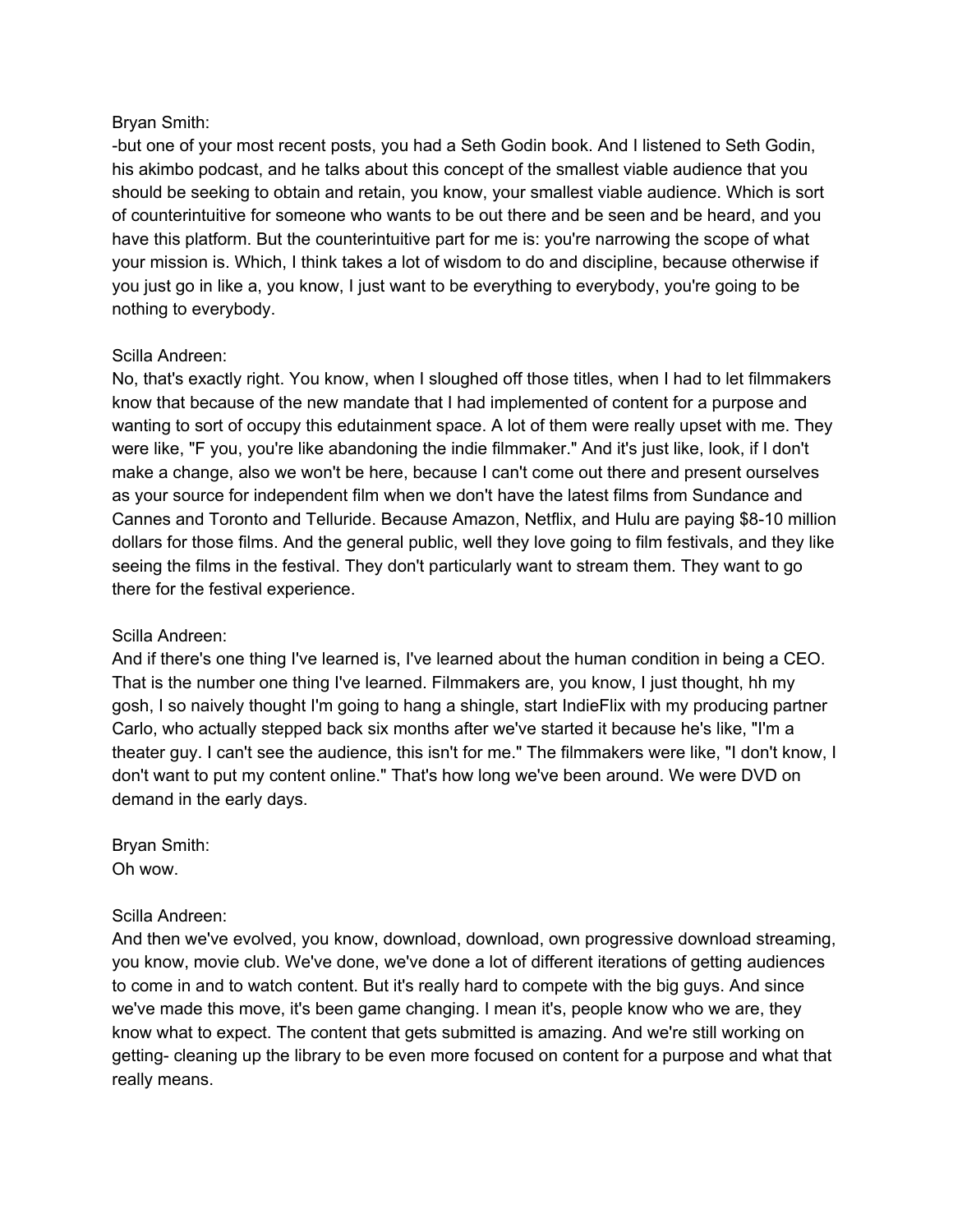Bryan Smith: Yeah.

#### Scilla Andreen:

We have classics on there and people are like, "How's that content for a purpose?" It's like we have a decent sized footprint abroad and they love the classics, and they think it's good for you. It's pretty innocent content. And so we've left that up there. So you know, the transition is always tough, especially when you have so many, so much content and so many filmmakers. And it was really controversial. People were really, really, as I said, really angry and now they've gotten over it. Thankfully, there are hundreds of streaming platforms out there that they can go on. So, not being on IndieFlix is not going to hurt them.

Bryan Smith: Right.

Scilla Andreen: Right?

#### Bryan Smith:

Yeah. And I would imagine that there are tons of filmmakers who want to get into filmmaking. And maybe edutainment, is that what you call it?

Scilla Andreen: Uh-huh.

#### Bryan Smith:

Edutainment is a way to do that. It's, it's an opening that's maybe a little more accessible for them, but the problem that they probably have seen historically is, how do you make money from that? How do you monetize a 30 minute documentary when you don't have access to studio executives? Netflix, you know, made for Netflix projects, and your company provides an answer to that or a solution because the content there, it sounds like it's going out to schools and schools are subscribing and are using this to teach their students about really current, important subjects.

#### Bryan Smith:

Yeah. Schools are utilizing the content on the site to teach, or to just have conversation. But then we also have the whole other side of the business, which is where we book films into schools. That screen, you know, like an assembly or an evening screening, or in a boardroom of a corporation, and they might sell tickets or they might- and they'll have, you know, anywhere from like, you know, 20 people to 1800 or 2000 people, and then they might screen it in every single classroom. So, 3000 kids will watch it plus their parents on an evening screening during the course of a week.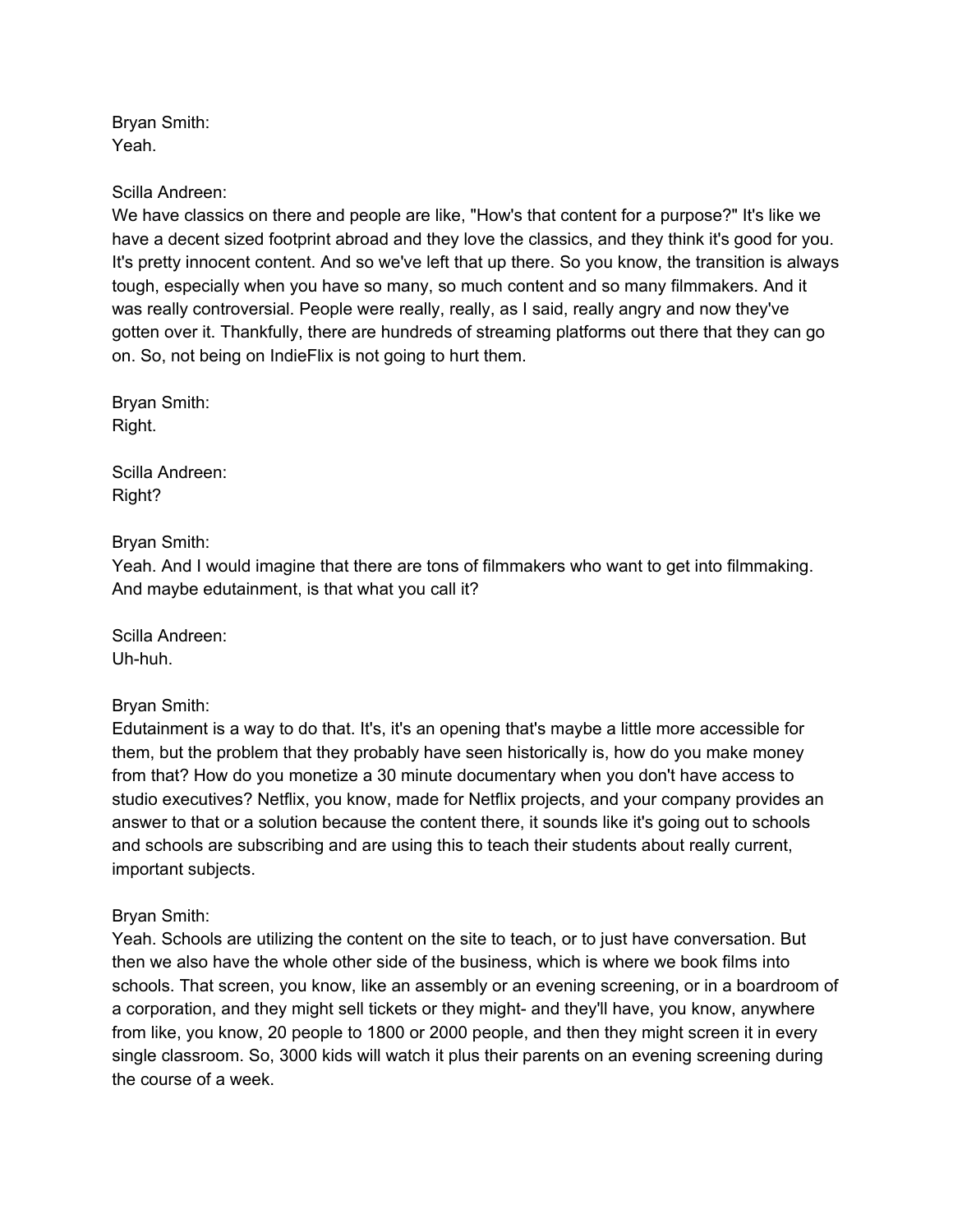#### Bryan Smith:

So how does that work from a subscription standpoint? Is the school able to subscribe under a certain type of subscription where they can just play it to all of their students without worrying about the cost per student? Or do you actually charge per student or per classroom or what is the monetization-

Scilla Andreen: It's a liscense fee.

Bryan Smith: Okay.

### Scilla Andreen:

It's outside of the subscription service, which is \$4.99 a month or \$39 a year. You know, when you are using what we call the distribution lab, it's a completely separate license and it's for completely separate content. So, the content that we take out into schools is kind of like newer content. So, It is not available on the streaming service. And sometimes people get frustrated by that. They're like, "Well why can't I just like subscribe and watch Angst, or Like or, The Upstanders, or Finding Kind, or Empowerment Project on IndieFlix.

### Scilla Andreen:

And it's because there is no conversation. So the whole point of having these, you know, school screenings, basically, is that then you have a conversation and when an existing community witnesses each other watching a film, whether it's about anxiety and depression or it's about empowerment, equality, bullying, social media addiction, then you establish that community as a safe place to talk about it. And you start sharing information and resources, and then it starts to evolve and you actually have an impact with your film. Well, the film is just a tool to open up the conversation.

Bryan Smith: Yeah.

Scilla Andreen:

And when you have it on the streaming service, not that many people are going to watch it or they might watch it, but then there's no one to have conversation with. And so it doesn't have sort of that therapeutic effect or impact.

Bryan Smith: Yeah.

# Scilla Andreen:

And if we were to have any of these films down at the, you know, AMC or Lincoln theaters, no one's going to go down there and watch a movie about mental health. We can certainly put it up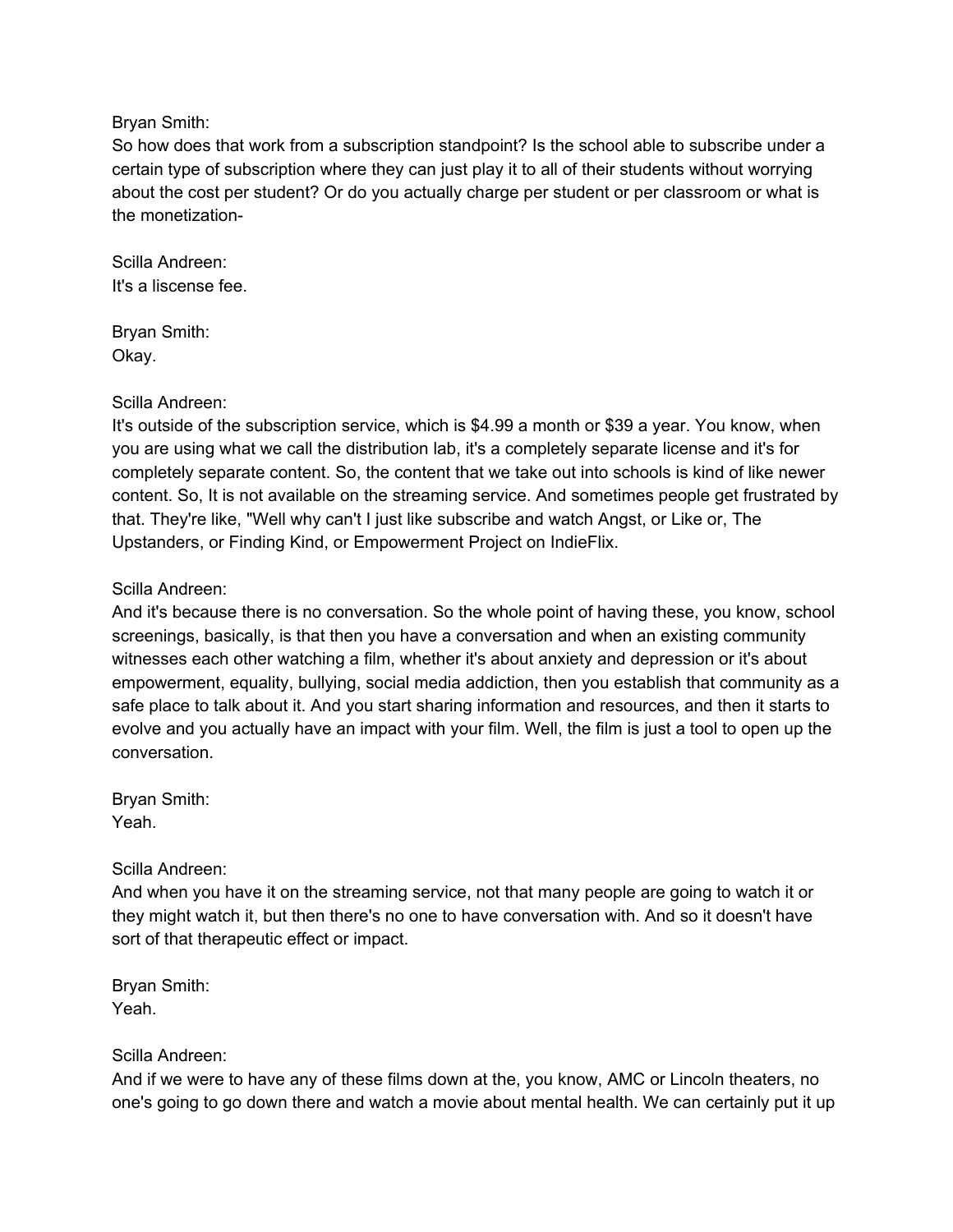on PBS and all the PBS Watchers, we'll watch it. There's still no conversation that's being had. So having these old fashioned, face-to-face, human being- Before COVID-19 and social distancing, we gathered auditoriums, and we watched concerts, and we watched movies, and we got together. And the schools were- it was an amazing venue to bring community together.

### Bryan Smith:

Yeah, that's what I noticed about watching Angst, and Like, and Upstanders- watching them alone is great. I mean, 'cause they're very well done, high production value, important, very current. But without that conversation, it isn't having the impact probably that it was meant to have.

Scilla Andreen:

No, and didn't you want to talk to somebody?

### Bryan Smith:

Yeah. And I had, I had a family member that I wanted to talk to about angst and it's, it is a perfect segue I think into difficult subjects.

### Scilla Andreen:

Yeah. It's modeling it for you, how to have that conversation. You know, when you tell a kid, "Well, just speak up." They're like, "What do I say?"

Bryan Smith: Yeah.

# Scilla Andreen:

Right? Or, this is my favorite, I was told this growing up: follow your passion. I'm like, well, I like to watch TV. I like to ride my bike. I like, like what does that mean follow your passion? Or here's another good one: just be you.

Bryan Smith: Yeah.

#### Scilla Andreen:

Ooh. If I were me and someone knew how I was feeling right now, they would never hire me, or they would know- You know, like, they wouldn't want to be my friend because I don't feel good right now. So, how do we, you know, how do we break that down? I think movies are really good at that, 'cause it kind of, you can model it and then you can feel it. And when both are happening, that's something you can remember and act on.

# Bryan Smith:

Yeah, and it was neat to see the students, or young people, brought into to be subjects in these films, because they are experiencing the same things that our kids are experiencing, but they're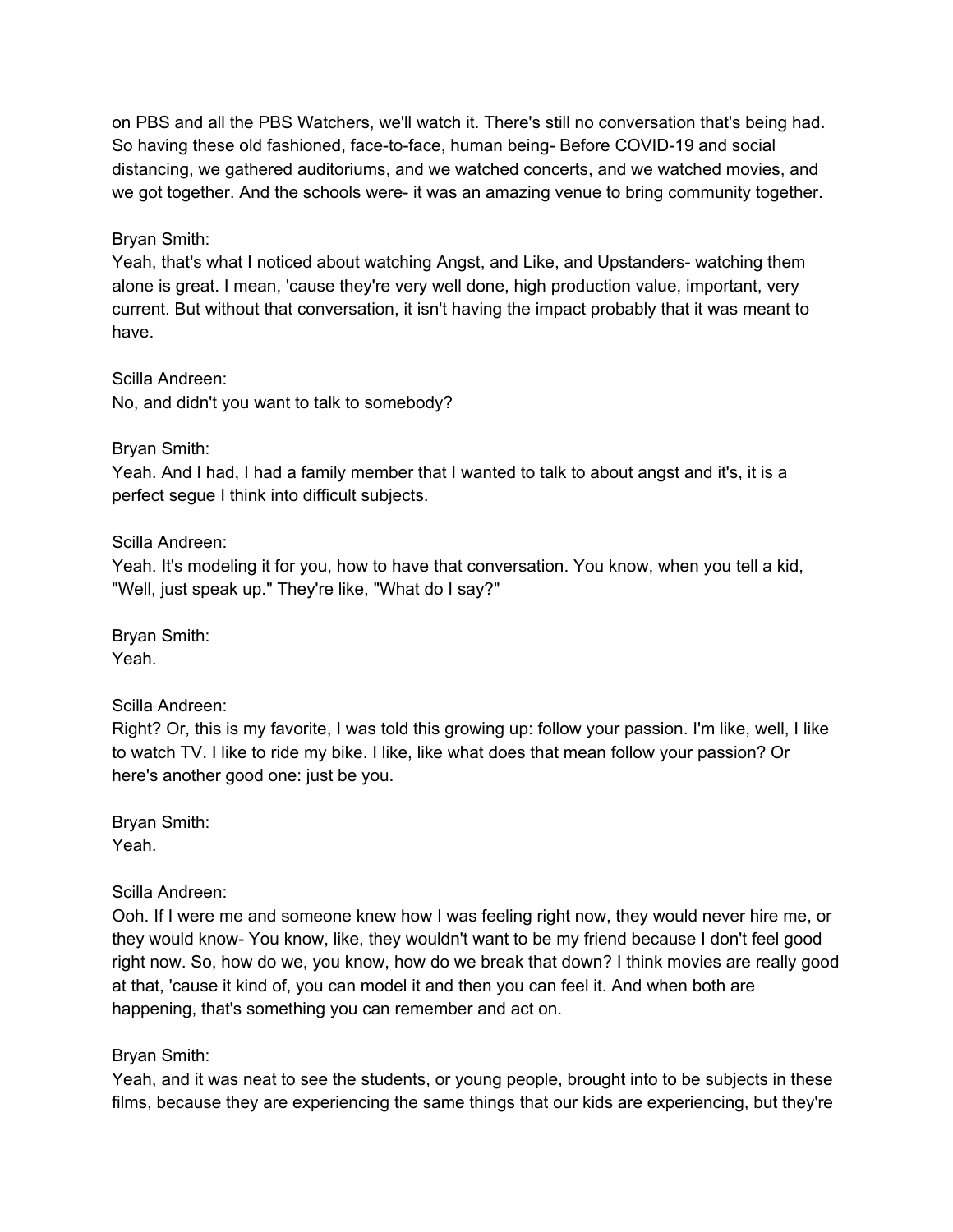articulating them in a very vulnerable way, and so there, I think, our kids when they see them are going to be like, "Okay, so there's other people out there who are feeling what I'm feeling, but they're saying it at least." And then you have the adults like in the movie or the film Angst who are acknowledging their insensitivity or their lack of understanding and empathy for the situation. Because if you don't have anxiety, for instance, talking about Angst -and I've been very lucky, to have... I mean, everybody has anxiety to a certain degree, but the diagnosable anxiety that stops you in your tracks.

Scilla Andreen: The disorder.

### Bryan Smith:

Basically. Yeah, the DSM anxiety. If you don't have that level of anxiety, there's no way for you to really understand what they're going through. And then the danger of that dynamic is that the person who doesn't have anxiety, usually the adult who is judging the child, is going to be imposing expectations on them that are just not realistic. Which creates havoc in a family. So, that was nice to see played out. Another thing I like about those films is they come in under an hour. Now, when I'm looking at any type of content online, I'm looking at: what is the commitment here?

Scilla Andreen: Yeah. Well, 'cause that's your investment is your time.

Bryan Smith: Right.

Scilla Andreen:

I'm the same if someone says, "Oh, can you watch this real quick? It's only 16 minutes." I'm like, "Oh my God, that's a quarter of an hour." You know, like how do I carve that- I mean, right now I'm kind of crazy busy, but- So that feels long to me.

Bryan Smith: Yeah.

Scilla Andreen:

I'll watch something that's like... Three minutes I can do. But when you start to get into seven and eight minutes, that's, that's a bigger chunk of time.

Bryan Smith: Yeah.

Scilla Andreen: Isn't that awful?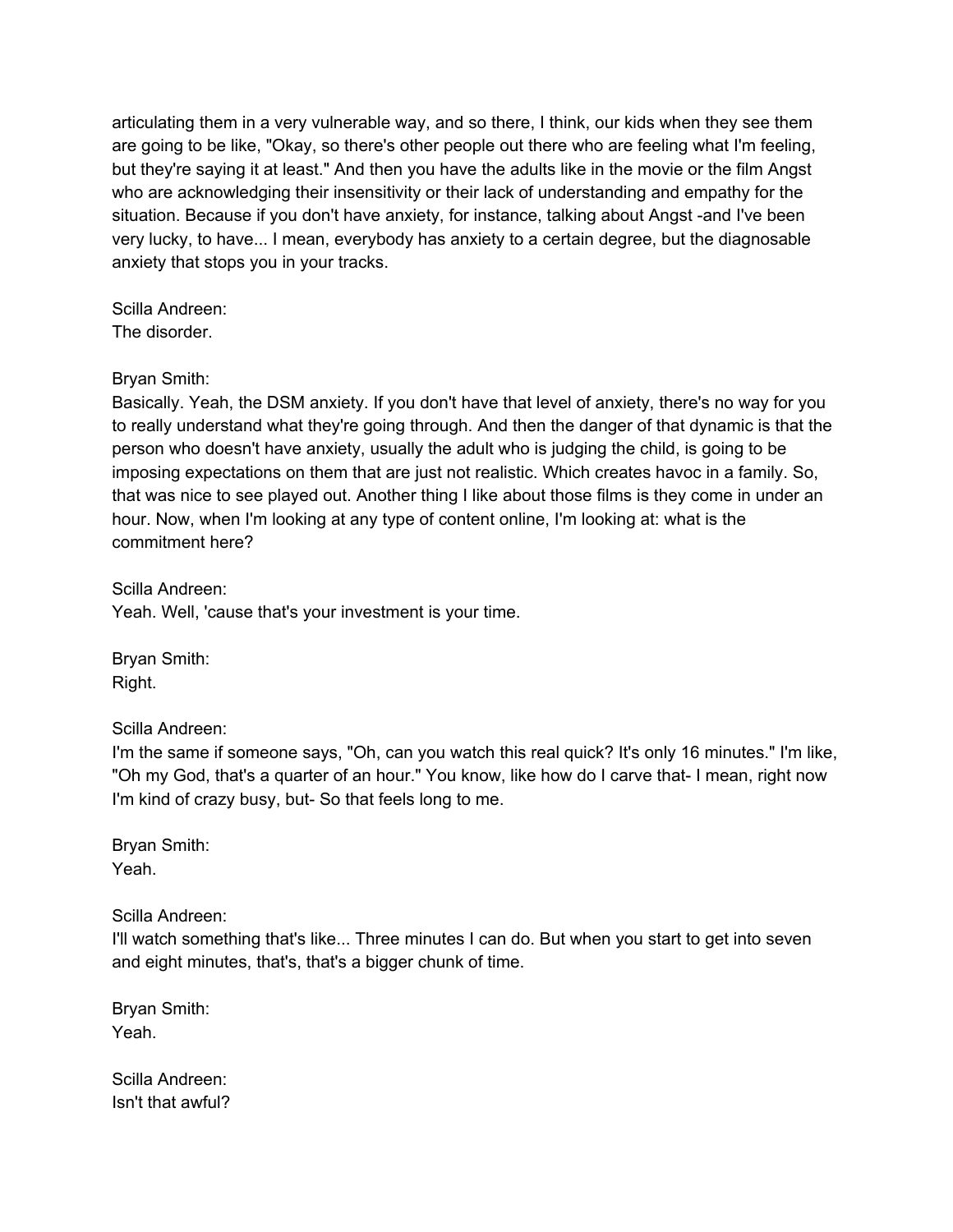Bryan Smith:

It is awful, yeah. Put my kids every morning, you know, they have to show me all of the TikToks that they've gathered from the night before and it's, it's like, "Okay, I need to sit down and I need to look at these TikToks...."

Scilla Andreen: But they're kind of fun, aren't they?

Bryan Smith: TikToks are- I have to admit...

Scilla Andreen: At least they're entertaining.

Bryan Smith: I have to admit, the ones they pick out are really worth watching.

Scilla Andreen: Yeah, they're cute.

Bryan Smith:

Yeah. It's interesting how our, how our culture has- is shifting in these various directions toward very specific types of content-

Scilla Andreen: Yeah.

Bryan Smith: -delivered in this way.

Scilla Andreen: I'm curious how long TikTok will last.

Bryan Smith: Yeah. Well, Vine, I don't know what happened with Vine, but Vine was kind of a similar-

Scilla Andreen: Loved vine...

Bryan Smith: -type of thing, I don't know.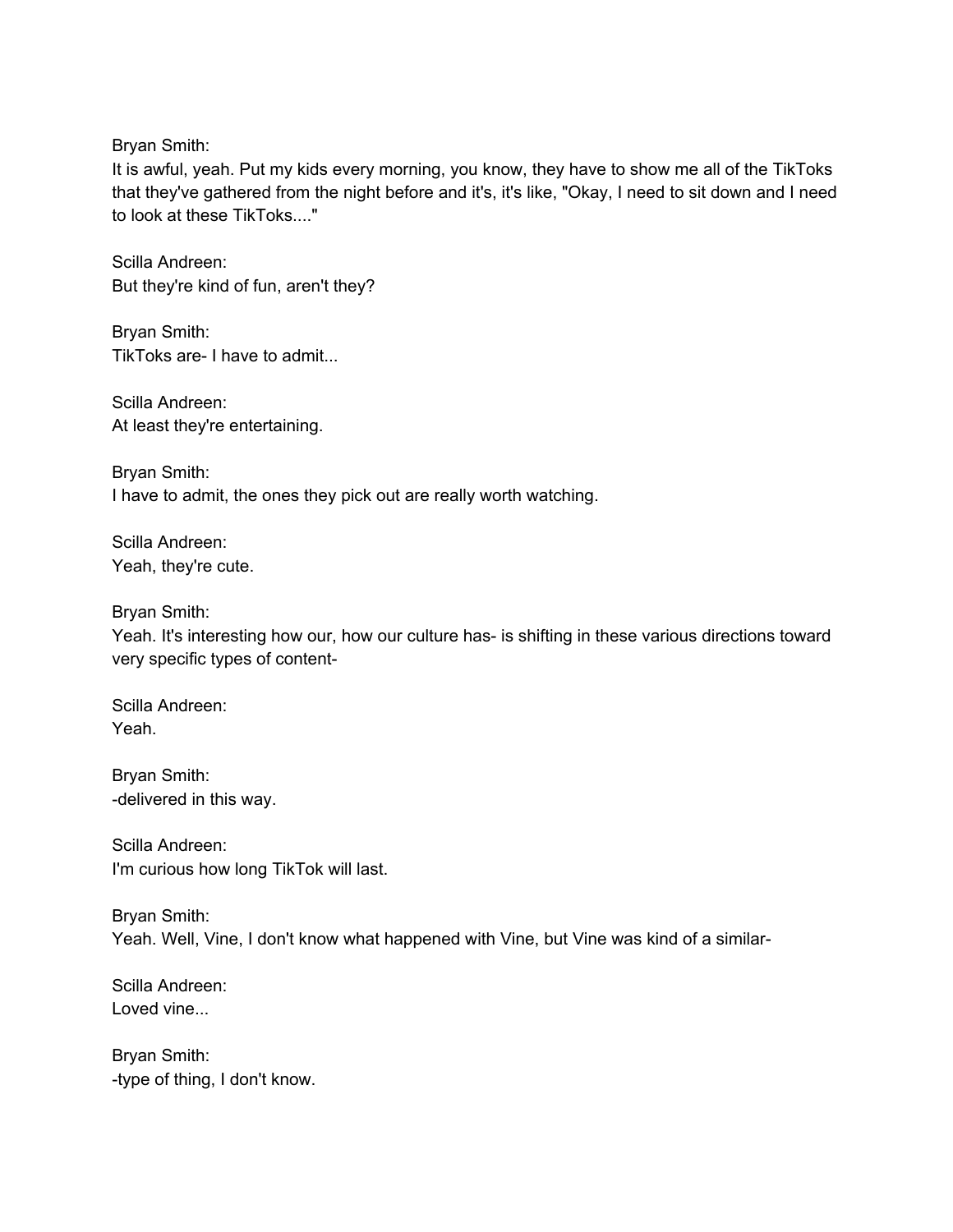Scilla Andreen: Maybe too early for its time.

Bryan Smith:

Yeah, but now, but then you've got the security concerns with TikTok, 'cause it's a Chinese company.

Scilla Andreen: The kids don't care about that.

Bryan Smith: No, they don't.

Scilla Andreen:

They don't. Just like when I was telling them that Snapchat may not necessarily delete your snaps, and they were like, "Oh, okay."

Bryan Smith: Yeah.

Scilla Andreen: Like, no, they were sorta like, "Oh... Oh, okay. I'll just keep doing it."

Bryan Smith:

So, are you in a place right now where, in your career, you know that narrative films are not where you're going and probably will not end up in the next 10 years or you, are you thinking about narrative films in your future?

Scilla Andreen: Totally. I mean, I come from the narrative world, it's where I started.

Bryan Smith: That's right. Yeah, it was the television...

Scilla Andreen:

...features and then television. I did The Wonder Years, and Party of Five, and Dawson's Creek. I was the costume designer. And so I grew up in episodic television, and I also did feature films. I was a Warner Brothers and Sony girl. So to be so heavily immersed in the doc world is newer for me, but I love it. I mean, it's definitely a place I'll stay, but I long to get back to my roots. So I very much plan to create narrative content as well. However you can best tell a story is what I want to tell.

Bryan Smith: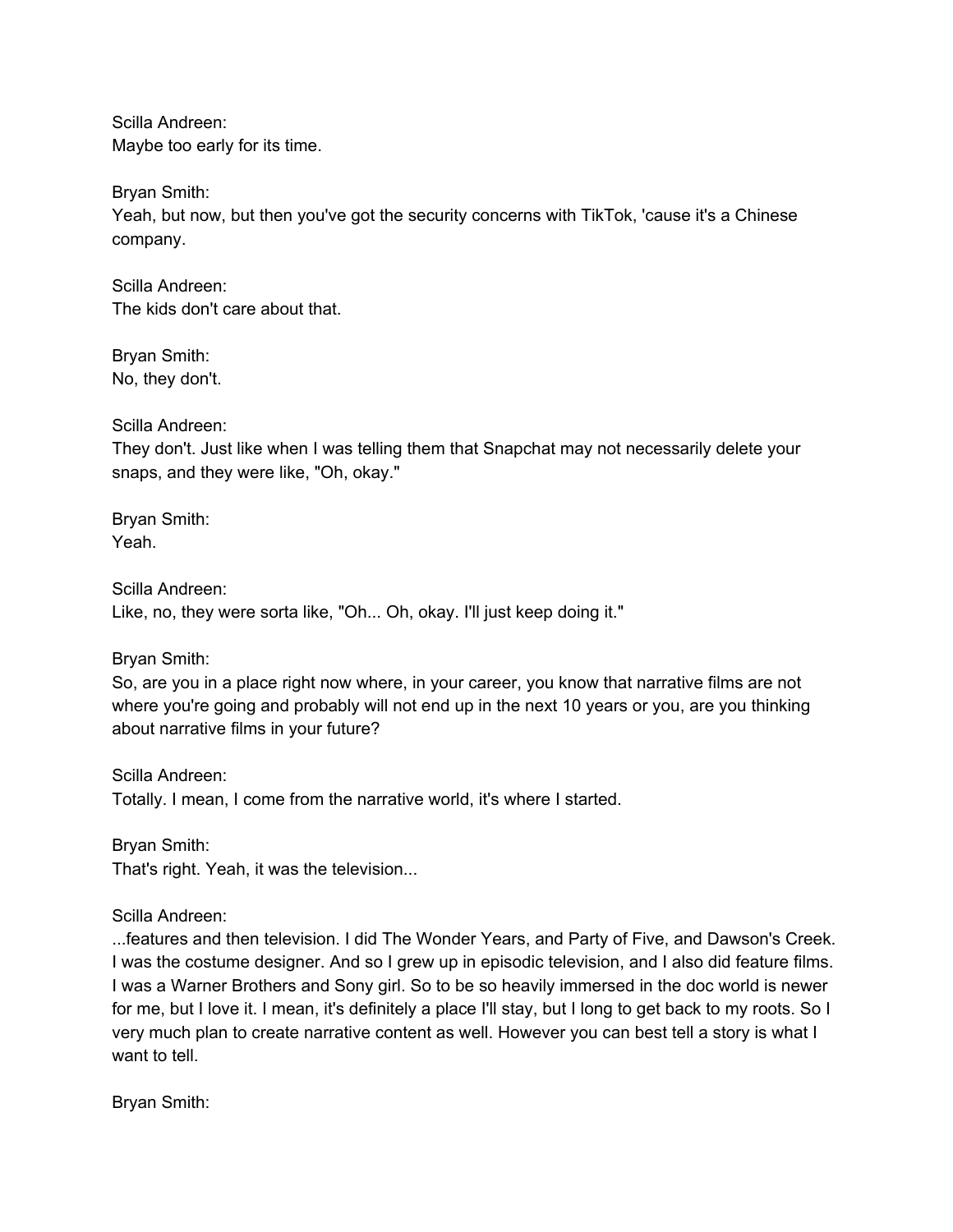Hmm.

Scilla Andreen: And what I want to support and other people's content.

Bryan Smith:

Yeah. When I was at Sundance this year, I was on the red carpet a few times asking actors about television versus film, and I got the same answer every time. I'm usually, the question was like, "What do you prefer, television versus film? And everyone said the same thing, "I don't care. There is no difference for me."

Scilla Andreen: Yeah.

Bryan Smith: "It's all about the story. If I'm able to tell a story, that's where I am."

Scilla Andreen:

Well, what I love about television is that you get to know your characters and you get to stay with them. Whereas a movie is a one off.

Bryan Smith: Yeah.

Scilla Andreen:

And unless there's sequels, you don't get to see them again. So, you know, do I want to make episodic television about homelessness, empowerment, quality, bullying, resilience, connection, community? Yeah.

Bryan Smith: Uh-huh.

Scilla Andreen:

If that can come through and inspire people to be their best selves or to pushed out of their comfort zone to be kinder to someone else, because it's reflected in some entertaining of content I'm in.

Bryan Smith:

Yeah, that's what I've noticed about television as well and starting with, for me anyway, the television series that was the game changer was The Sopranos, where you have these character arcs that last an entire season, or an entire series, seven or eight seasons, and that type of storytelling where it's slow, it's methodical, and you really get invested in those characters. That's why I think, for me, television is where it's at.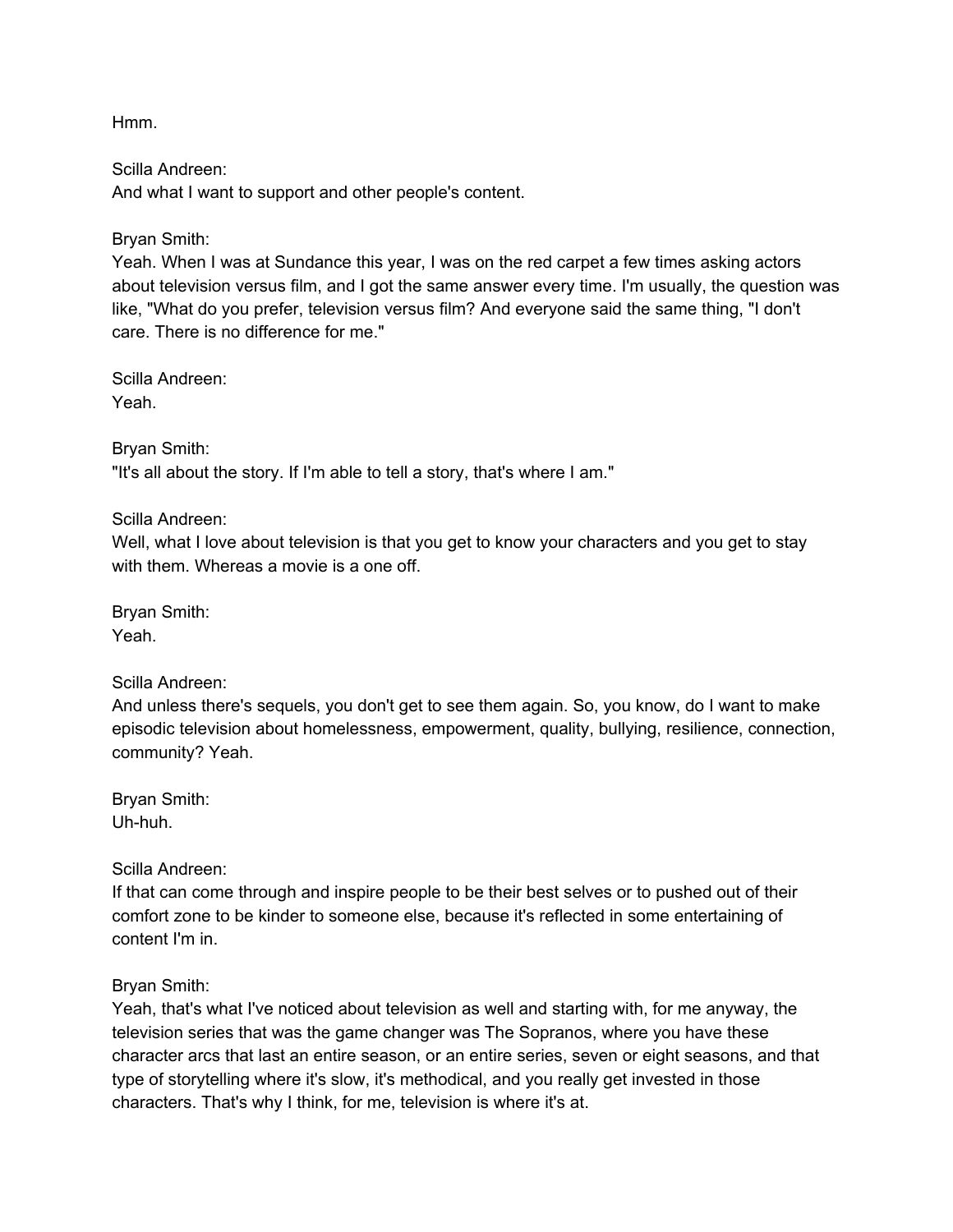#### Scilla Andreen:

Television is where it's at, but I will tell you that there's a, like I go up to the sort of 70,000 foot level, because I want to be a platform that just, you know, it's oversimplifying, but that does good in the world. I want to have content that people can go, we have more titles than Netflix does right now. So, it isn't about size, it isn't about volume of titles. It's about, you know, sure there's probably a tipping point of content, a number of titles you have to have in order to be, you know, refreshing and it's enough for masses to come and watch.

### Scilla Andreen:

But what I also really want is for, you know, when I was thinking about this the other night, people who watch Netflix or streaming services, I think are generally probably a little bit healthier than people who watch TV, and are bombarded with all the pharmaceutical ads that we get every other ad. You know, it's like, there is either some condition or disorder that is going on that you might have. So, there's a pill you can take.

Bryan Smith: Right.

Scilla Andreen: And I'm just thinking, you don't see any of that on streaming service.

Bryan Smith: Yeah.

#### Scilla Andreen:

So, you're not being programmed like, they call it programming for a reason, right? You're not being programmed with all this stuff that makes you feel like- I mean, I've watched this one with a woman who's going like this and there's a little wind up thing on her back. I'm like, "That's me. Maybe I have that 'cause I'm so tired." And then you realize I'm just tired. Maybe just a day off would be good. Or a walk in the park or, you know, some sleep.

# Bryan Smith:

Well, I think it's important too, to be intentional about how you spend your time, and what you watch. And that's what's nice about Netflix, and Hulu, and IndieFlix, where you go in, and there is a certain, at least a certain degree of intentionality to what you're doing. And you're being inundated with like, "Hey, what about this? And based upon your interests, you may like this." That's great. But yeah the network television experience, for me, I have not been part of the network television culture for 10 years probably.

Scilla Andreen: Oh, you were an early cord cutter?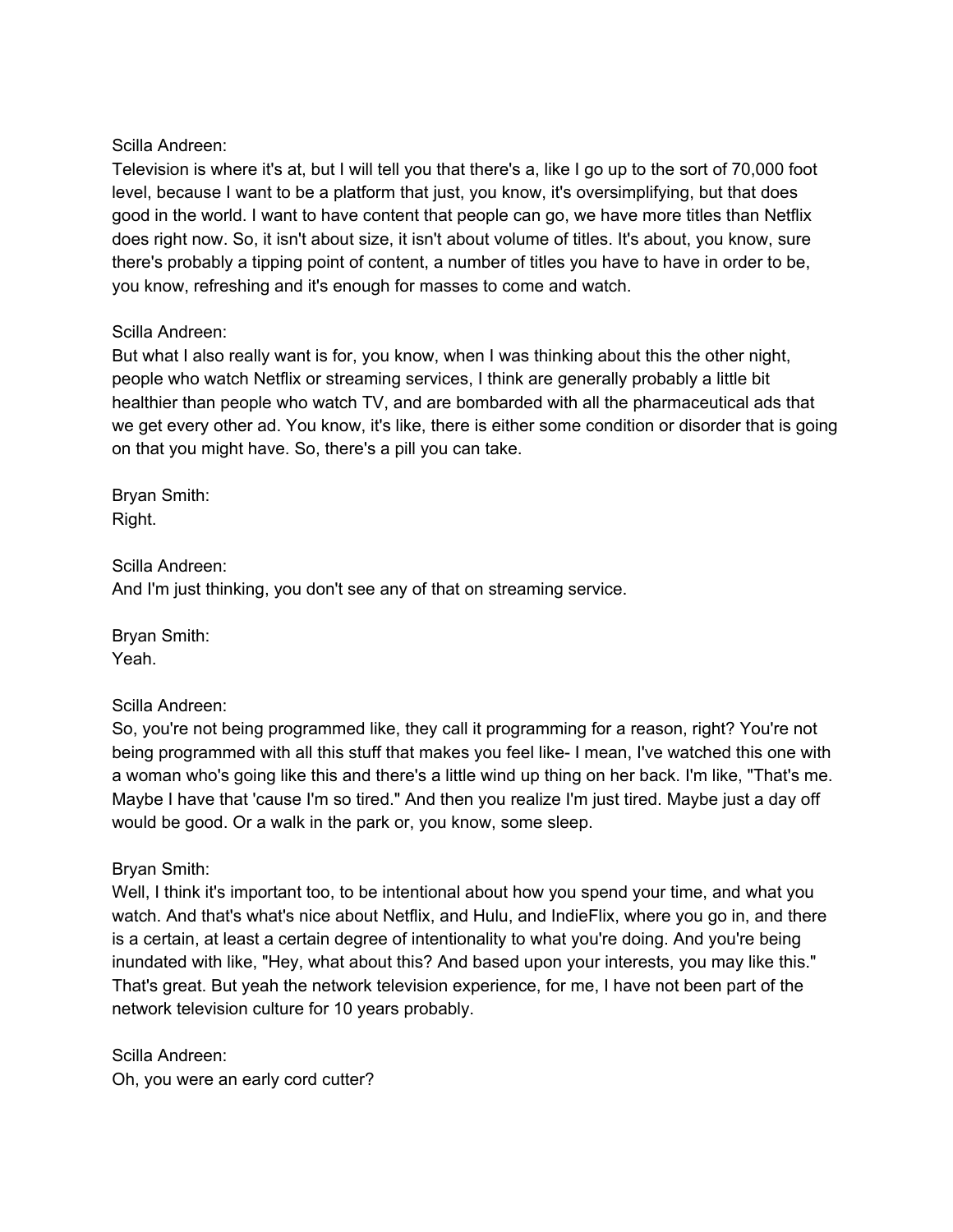Bryan Smith: Yeah, I haven't been doing that.

#### Scilla Andreen:

See, I have it all, because I feel like I have to have it all, so that I understand what's going on- is I can comment on the landscape, but it is, I mean- I will say since COVID-19 hit the ads have never been better. You know how the super bowl- Do you watch the super bowl ads at least?

Bryan Smith: Yeah.

Scilla Andreen: Right, so we still all watch those.

Bryan Smith: Oh, sure.

Scilla Andreen:

Because they're entertainment in themselves. Right? The ads right now are just people being people, and they're taking from zoom, and Skype and, you know, all the ways that people are connecting.

Bryan Smith: Yeah.

#### Scilla Andreen:

And making, telling, shaping those stories, and having these ads. And they're so- They make you feel, it's about people, it's about transparency, it's about caring. And that brand is associating themselves with caring, and you know, I just feel like, wow, what a great opportunity. I hope that it stays that way. Sure, entertain us too, like, we need that too. But I love the shift and it's not about, 'I'm going to sell you something.'.

Bryan Smith: Yeah.

Scilla Andreen: Right.

Bryan Smith:

Yeah. Well, and that's- It's interesting, I talked to an advertising -I never thought on this podcast that I would interview someone from the advertising world. But one of my good friends from high school, his older brother is like the superstar in the ad world, and he has an office in London, in Seattle; his name's Jim Haven. And if you're interested look at jimhaven.com, at his website; the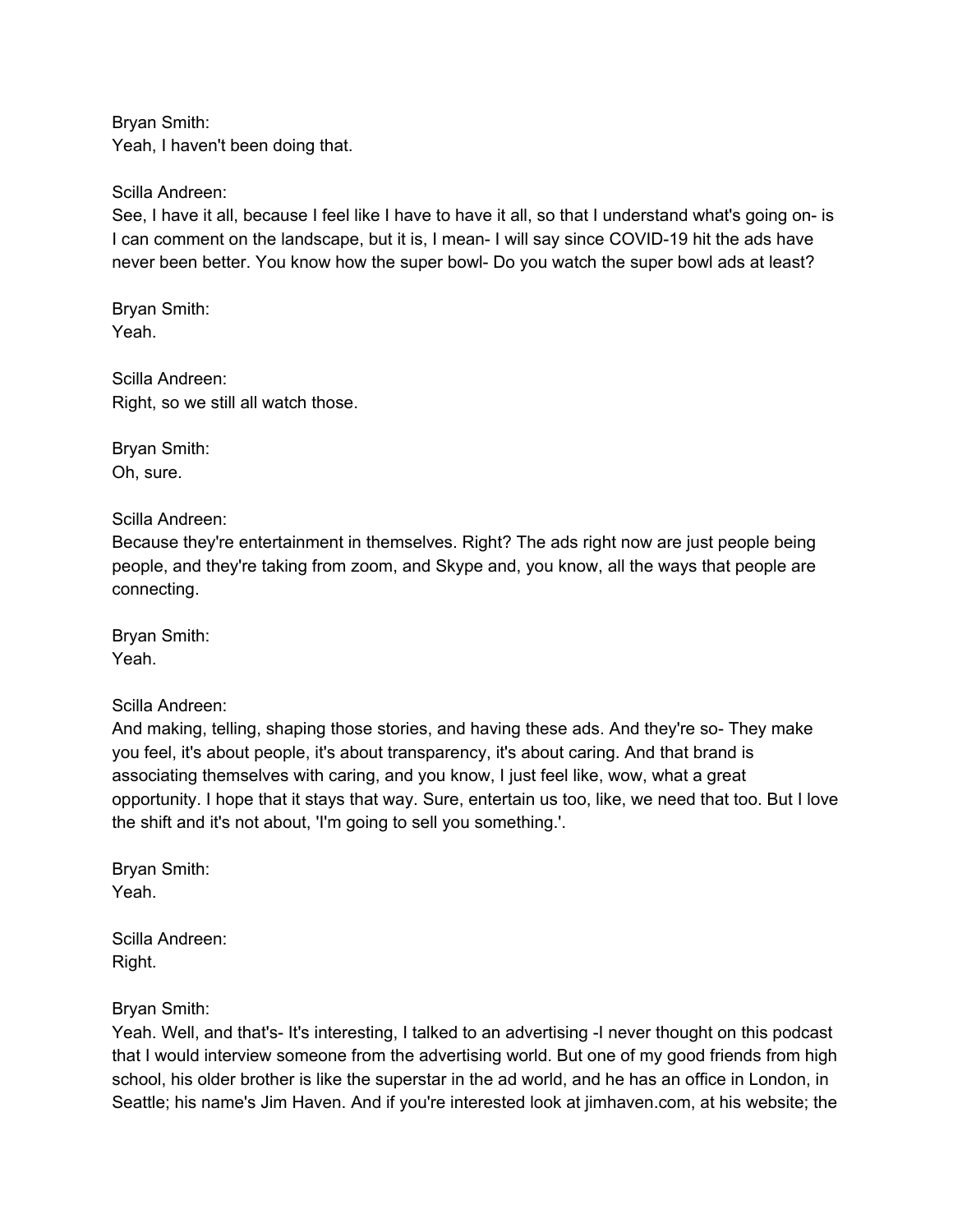portfolio is amazing. But his commercials are like, when you refer to his work as a commercial, you almost feel like you're insulting him. He doesn't take it personally at all. He'll call it a commercial, but these are not commercials. These are stories-

Scilla Andreen: Yeah.

# Bryan Smith:

-that are being told and they're intimate, they're personal, they're real, they're authentic, and they're engaging. And that's the type of storytelling anybody likes to see, whether it's in a commercial, or a television series, or a movie.

# Scilla Andreen:

Well, and that's just it. I mean, I think even when BMW a long time ago did some sort of campaign and it got Guy Richie, the director,, and a couple of other hot directors to do these little spots for BMW and have kind of a story and a super high action production value; super polished and slick. We were all like, "Oh my God, that's so great because they're crossing over, and..." But the thing is, is like you said, all we want to do is tell our stories and it doesn't matter what the running time is, and it doesn't, it doesn't matter if it's a feature, or TV, or a documentary, or whatever it is. Even if it's just on your phone, right? On an Instagram...

Bryan Smith: Yep.

# Scilla Andreen:

TV thing, or IGTV. Tell your story, tell it well and be engaging. Now everybody can tell their stories. Look at TikTok, it's awesome. I love it.

Bryan Smith: Yeah.

Scilla Andreen:

The gatekeepers are like, it's becoming a little bit blended there.

Bryan Smith:

It really is. And sometimes you'll see YouTube stars that's like there, that's there CV, that's their resume. I'm a YouTube star, but now I'm on television, or in a movie. And same thing with TikTok and Vine stars. I think people got their start in Vine- there are people that got their start in Vine.

Scilla Andreen: Yeah.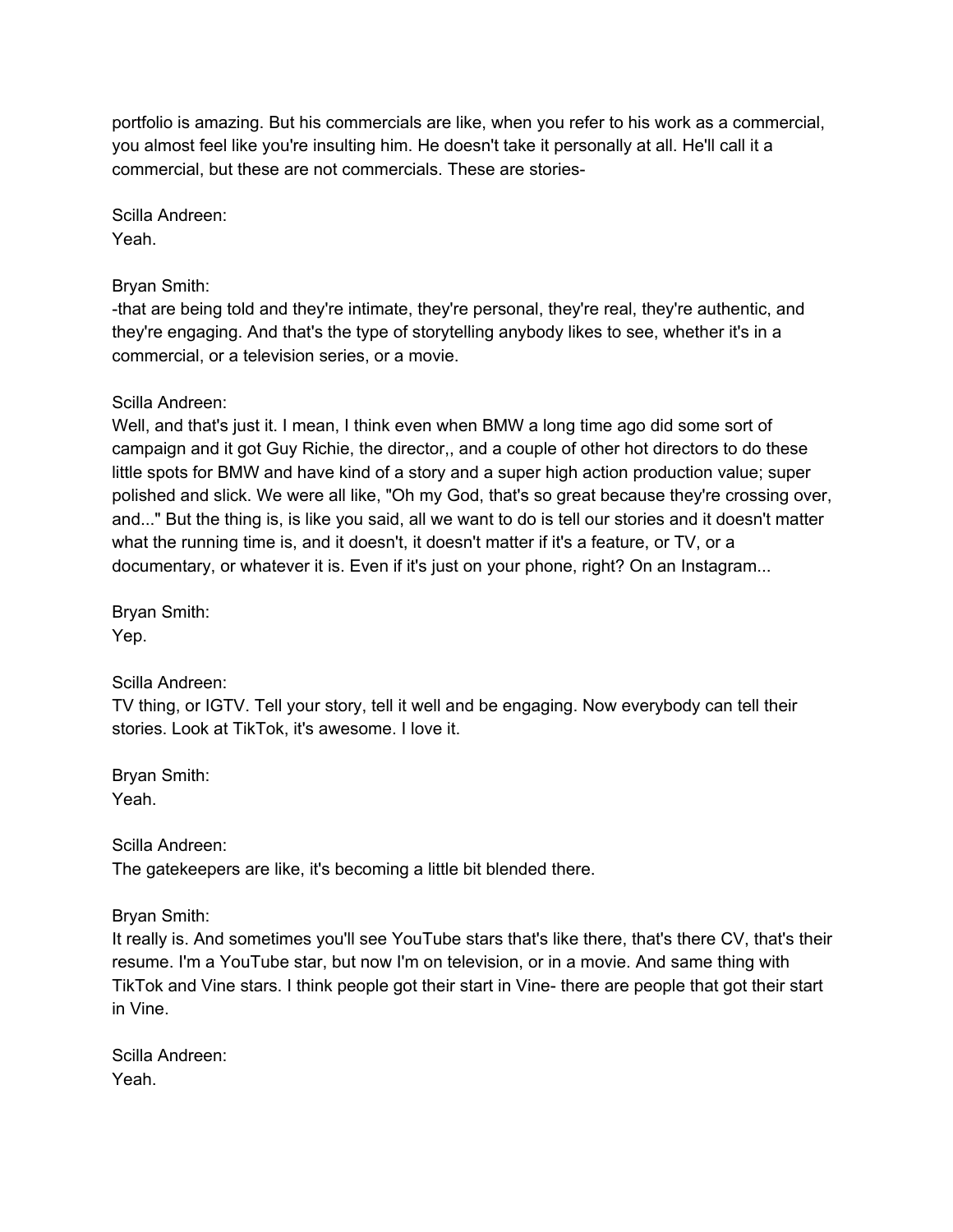#### Bryan Smith:

And now they're in the acting world, or in the entertainment world in some way. I think commercials are often treated unfairly by artists, because there's a lot of artistry in commercial work and a lot of great storytelling in commercials.

Scilla Andreen: Oh, yeah. And it's selling.

Bryan Smith: Yeah, that's true.

Scilla Andreen: They know the psychological things to hit, too.

### Bryan Smith:

Uh, huh. Yeah, sometimes- Well, I know if I'm crying during a commercial, it's like this is a pretty powerful stuff to make me cry in like, 30 seconds or a minute. As I get older, it's just easier and easier to do.

Scilla Andreen: Yeah.

Bryan Smith:

I cry more than my wife does, I'm sure. So, how did you find Hollywood? I looked at your background, and you started at NYU and then you found your way to television and film in Hollywood. And you were down in Los Angeles for quite some time. Tell us how that happened.

# Scilla Andreen:

So, I was at NYU studying political science, because I wanted to be a litigator. I love the law. In fact it's funny during COVID-19, like when I can't sleep, I watch old Perry Mason episodes, relive my childhood. But I fell in love with the director while attending NYU and I ended up dropping out, and working on commercials and industrials with him, and made a lot of money. And that was really great for a starving student, and I never went back.

# Scilla Andreen:

I then went to see my mom who had moved to LA, and she used to be an actress, so she was down there and she'd been started a little casting company. And I ended up getting on a little independent film there that I did the costuming and styling out of the trunk of my car, and then kind of went on to another movie, and another movie. And then I got The Wonder Years-

Bryan Smith: Oh, iconic.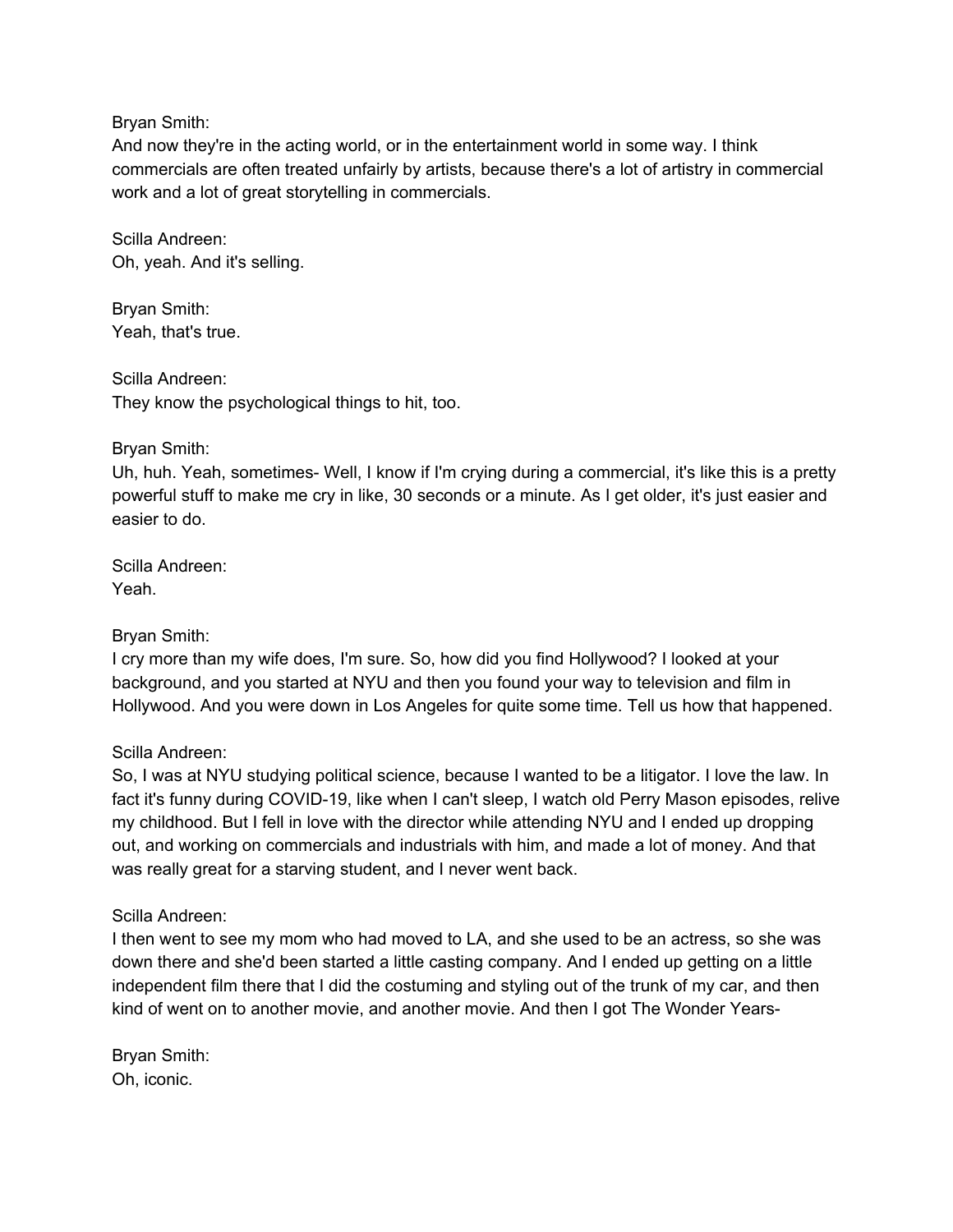Scilla Andreen:

And worked with some of the best actors, writers, directors, and producers in the business. And just kind of, you know, went to different shows working with my tribe, and we all kind of grew up in the business together. And then I was doing my first sitcom called What I Like About You, with Amanda Bynes and Jenny Garth and Leslie Grossman. And I dunno, I just, I was... I was wrapping up that show and I was working on a big Disney pilot with an actress that I won't name, who was from a huge show. And she had me running around looking for this \$150 thong.

Bryan Smith: {laughing} Oh no...

Scilla Andreen: And she was playing a- just a suburban mom who wore jeans and a sweatshirt.

Bryan Smith: Sorry, because you were a costume designer in that business?

Scilla Andreen:

And I said, you actually don't, but I would produce and direct short films and feature films during my hiatus.

Bryan Smith: Okay.

Scilla Andreen: Because I just love making movies.

Bryan Smith: Alright, was it Miranda Cosgrove? Tell me.

Scilla Andreen: No, I'm not going to tell you...

Bryan Smith: Or- Okay. {Laughs}.

Scilla Andreen:

'Cause I ended up being, you know, like she was tough and in fact I was hired to do the job, because I was known working really well. I worked really well with difficult people, kids, and animals. And so I was like, okay. And I was driving in Beverly Hills, I had already tried to find this \$150 thong, the company did not exist anymore. I'd offered to build it. She wanted that brand, that thong to wear under her jeans, which by the way, she never took her jeans off like it was-There was never, ever, it was just for her to have.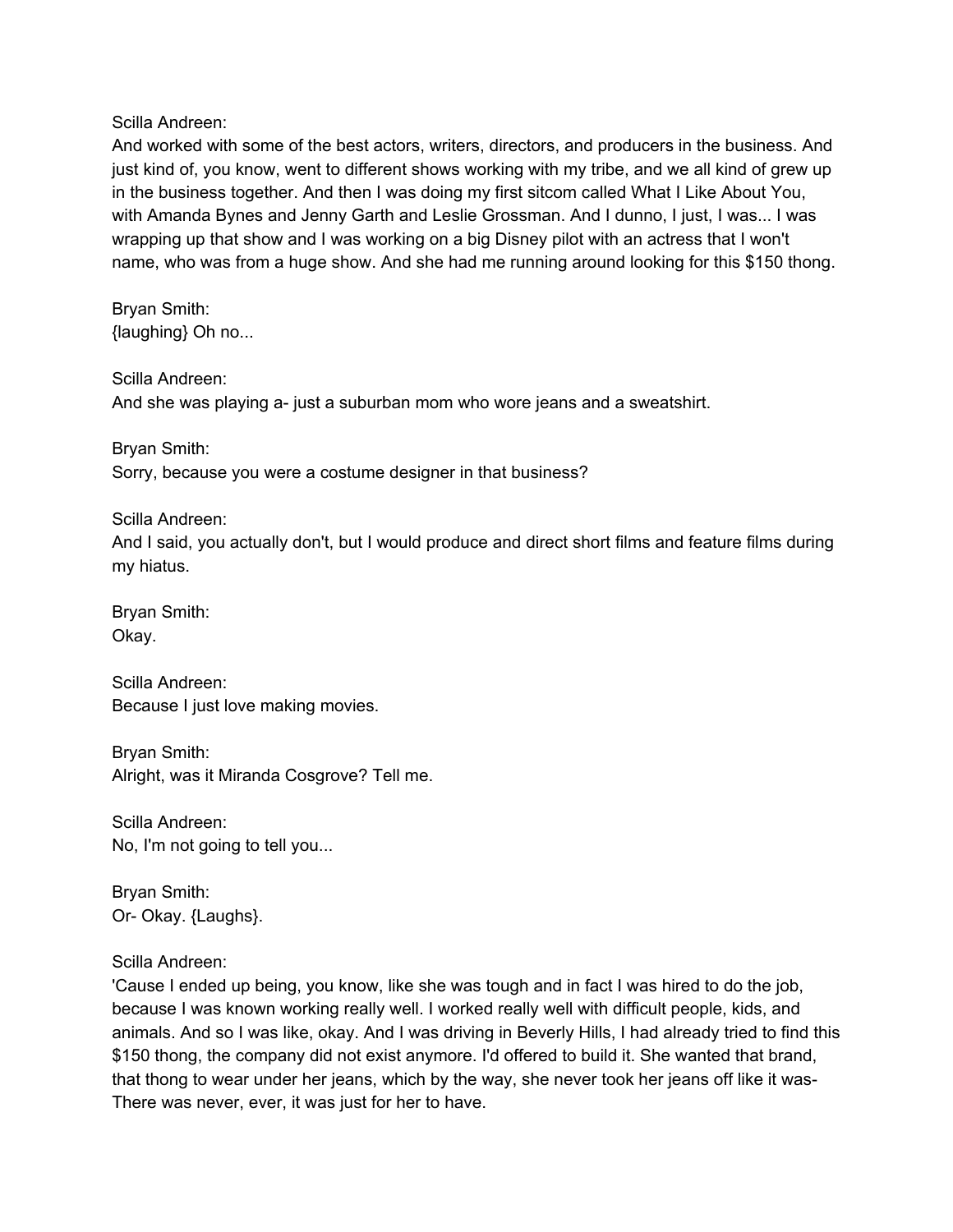Bryan Smith: Yeah.

Scilla Andreen:

And I couldn't find it. And I was driving in Beverly Hills and the light, you know, the sun was shining in my eyes, and I was turning and I almost hit a pedestrian who slammed their hands down on my hood and said, "Watch, where you're going." And I just stopped and I looked and I'm like, what am I doing? Like, what am I doing with my life? I almost killed somebody, I'm chasing \$150 phantom thong, that I already know for a fact doesn't exist anymore because the company shut down, like, a year ago in France. And so I was like, I have more to offer in life than this. There's got to be more that can offer. And that's when I started looking at something else that I can do in film where I could contribute. And I knew the power of film in my own life, having seen movies that changed my life. And still to this day are, you know, I watch a little scene from them to bring me back to my- they're my beacon. So, started IndieFlix with my good friend Carlo, and the rest is history.

### Bryan Smith:

Well what a cinematic moment that is, where they slam their hands on your hood, and they tell you something that's almost prophetic. You know, like watch where you're going and what they mean at the moment is literally, "Watch where you're going, don't hit me." But you're interpreting it as sort of this cosmic message.

Scilla Andreen: Yeah.

Bryan Smith: Really watch where you're going.

Scilla Andreen: Yeah.

Bryan Smith: Yeah. That's a cool story.

Scilla Andreen:

Yeah, it was the, it was the pivotal moment for me. And then I dreamt about the name IndieFlix, I dreamt that I was in New York. I was at some fabulous apartment with like floor to ceiling windows. I always dreamed like a filmmaker. And I was sitting down on this sort of like beautiful leather pillowy thing on the floor next to this fireplace, looking out, I think it was at central park South, 'cause I could see all of central park. And I hear someone say, "Oh, have you met Sheila? She has a company called IndieFlix." And they go, "Oh my God, I love IndieFlix." And so I stand up out of frame and talk to whoever it is. And I woke up and I went to, in those days I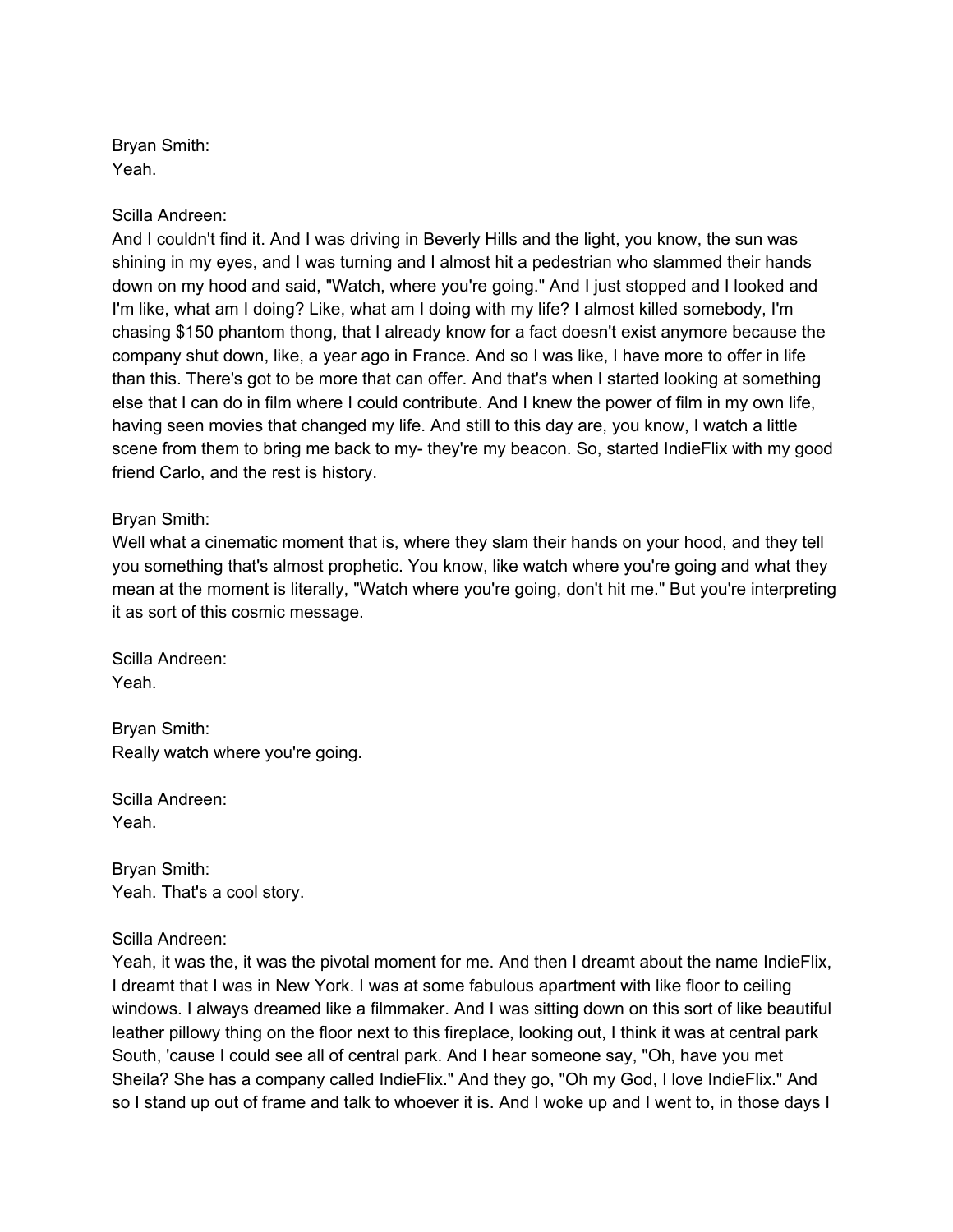think it was network solutions or something, and I put it in and it was available, and it was expensive, but I bought it.

Scilla Andreen:

And then I went to work at Warner Brothers and I said, "I have the name of my company, it's called IndieFlix." And they were like, "Oh, I've heard of you." And I said, "No, you couldn't have heard of me, 'cause I just bought it and we don't exist." They're like, "Yeah, you're the Netflix of independent film." And I was like- this was when they were doing DVD.

Bryan Smith: Oh my gosh.

### Scilla Andreen:

And so I was like, "Oh, they've already heard of us." And then people were saying, "You can't do that, Netflix will sue you". And so I said, "Well, if I'm going to get sued, I better get sued right now." So, I emailed Reed Hastings who sent back- he goes, "No, I think it's great. Good luck."

Bryan Smith: Yeah, no trademark infringement there.

### Scilla Andreen:

Right. So, and I still will send him things occasionally and he'll respond and say, "I like it." I made a commercial once called, Keeping My Netflix, and I got my friends, and my family, and my neighbors, and everyone who worked for IndieFlix.

Bryan Smith: Yeah.

Scilla Andreen:

And... cleared out my living room, and filmed this little ad called, I'm Keeping My Netflix. And everyone's like, "Keeping my Netflix, give me my Netflix." And then they said, "But I'm adding IndieFlix because, and then all the reasons why to add IndieFlix."

Bryan Smith:

Oh, that's brilliant. Because you can't fight that type of momentum. So why not just hop on that wave?

Scilla Andreen:

Right. And why would you, I wouldn't want to give up that flex. Are you kidding? And I sent that to Reed and he's like, "Oh, cute. I like it."

Bryan Smith: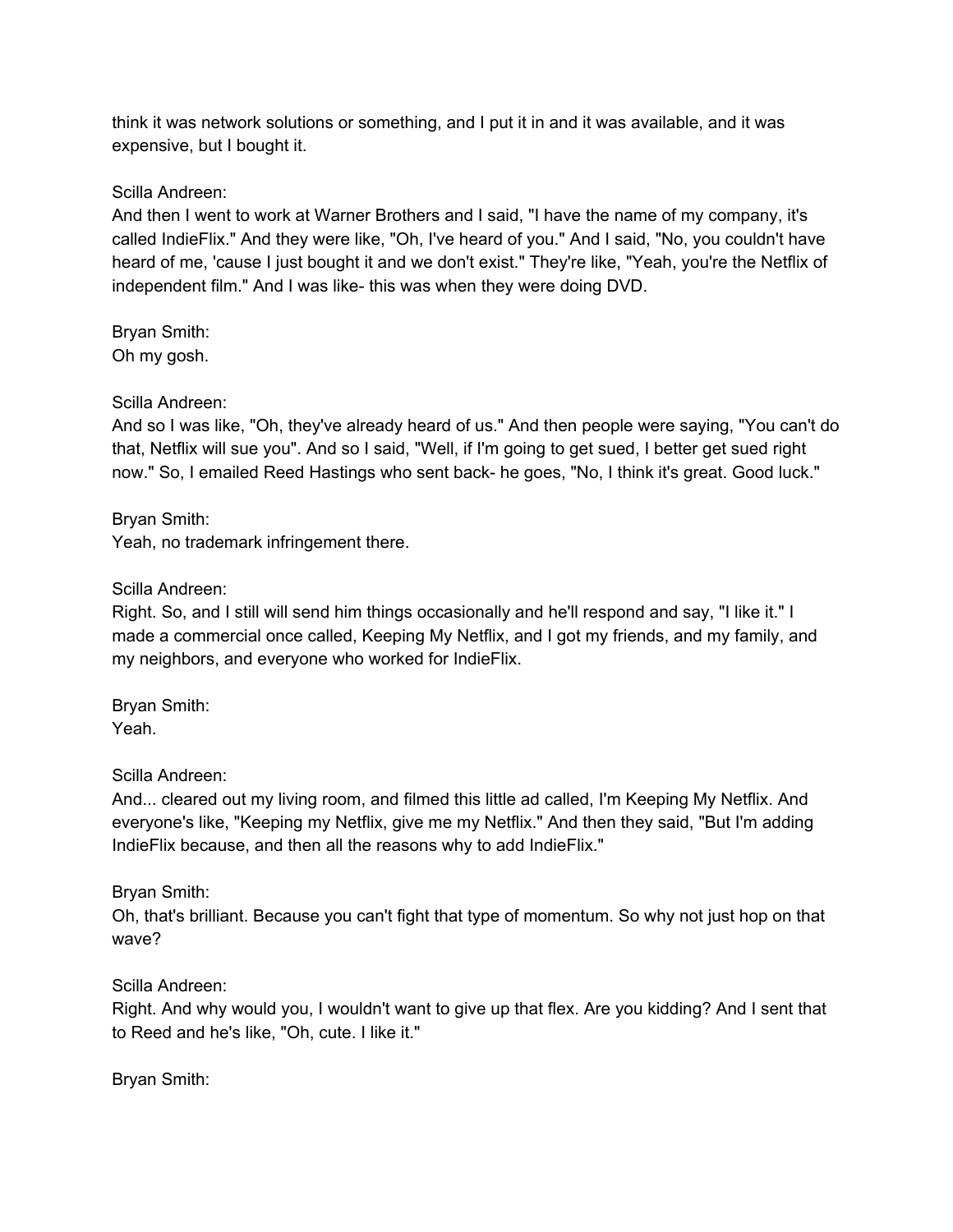That's great. Well, let's go back to The Wonder Years, because that's one of the first television series that I remember from.... it was my late teens, I think. But really falling in love with characters like you, just...

Scilla Andreen: Winnie Cooper?

Bryan Smith: Yeah, Winnie... Oh, what's the main character's name?

Scilla Andreen: Kevin Arnold; Fred Savage.

Bryan Smith:

Fred Savage's character, yeah. But these are characters that you're just so rooting for. And the period part of it too, I think was pretty unique. I don't think that had been done in television up to that point.

Scilla Andreen: Well, I mean, there was like Happy Days and stuff like that.

Bryan Smith:

Well, that's true, but not in this dramatic way that I had ever seen. I'd seen it in sitcoms. But I was- I loved those characters, I loved the series. Did you, at the time, know how special it was?

Scilla Andreen: Yes.

Bryan Smith: When you were doing the costume design?

Scilla Andreen:

A hundred percent. I actually did not do the pilot, I came on first episode. I saw the pilot, they aired it after Superbowl Sunday. And I've watched it and I just- something... It's like Cupid shot an arrow through my whole being. Like I just got- I became obsessed, and I had to work on that show. And I tracked down where they were shooting, and I went down there and I said, "Can I work here?" And they were like, "No, and we're not hiring." And I kept saying, "I'll do anything, I will sweep floors, I will do anything." And they were like, "No." And I kept going back, and going back, and like the fourth, or fifth time I went back. And I'd bring cookies, And I'd be likeanything, I was shameless. And I'm not that way, actually. This was out of character for me.

Scilla Andreen: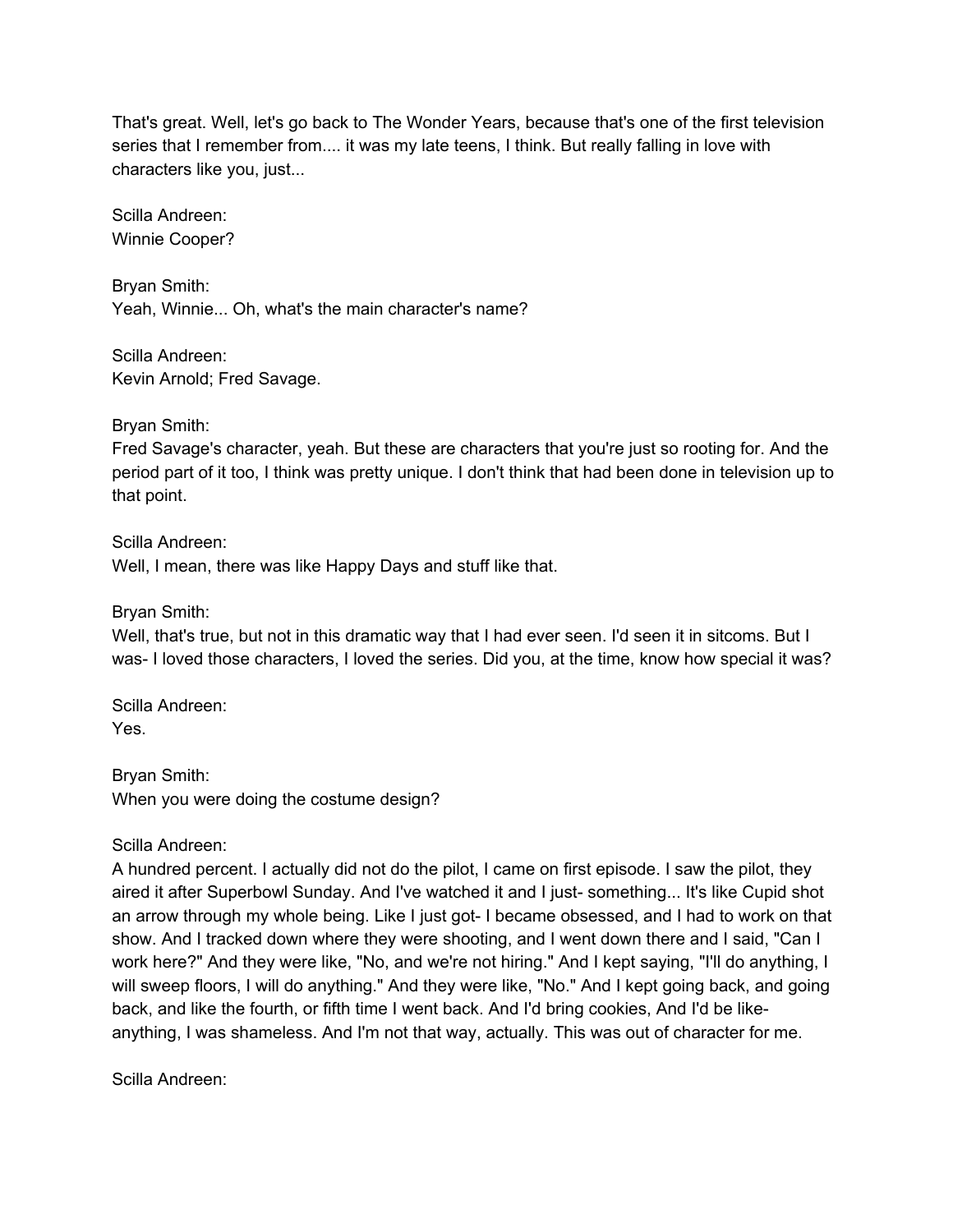But I was, I just had never had a show that I wanted to be a part of so badly. And the designer at the time was standing in the hallway when I came in and she said, "Well, I can use you, you can sort hangers for me, and clean up the wardrobe room." And I said, "Great!" And so I did that, and I did it so fast, she thought it was gonna take me like, I dunno, a couple of weeks. She wanted me to organize every single article of clothing with racks, and racks of clothes- of sixties clothing. And so I organized, and tagged, and sized everything in like three or four days. And so then she gave me more things to do, and I ended up becoming her assistant.

#### Scilla Andreen:

And then she got fired. So, they brought in someone else, and I started training her and getting her ready, whatever, and she didn't like it. So, she left and they said, "We're going to find someone else. We're going to need you to train them too." And I said, "Just give it to me." And they said, "Well, no, because we need someone who's lived in that time period." And I said, "Are you kidding me? How do you think they made Ben-Hur?" And you know, like, so the old movies or even like Sci-Fi, you know, like Star Wars. I mean, you can't have lived in a time period to be able to costume designer, or art design, or set design anything. So they were like, "But you're so young. Cause I was early twenties."

Bryan Smith: Yeah.

#### Scilla Andreen:

And I said, "I got this, look, I've carried two other designers, I can do this." So they did, and then I said, "Just give me a couple episodes if you're not happy, I'll train someone else." And so I took over the show, and then my producer called, oh, well I don't know at some point, and said, "Oh, congratulations on your Emmy." And I didn't even know what an Emmy was. It's like, what is an Emmy for costume design?

Bryan Smith:

It's only the best award ever for television.

Scilla Andreen: But I didn't win, Beauty and the Beast won.

Bryan Smith: Yeah.

Scilla Andreen: But it was fun being nominated and, you know, going to the show and everything.

Bryan Smith: Was that your first, like, awards experience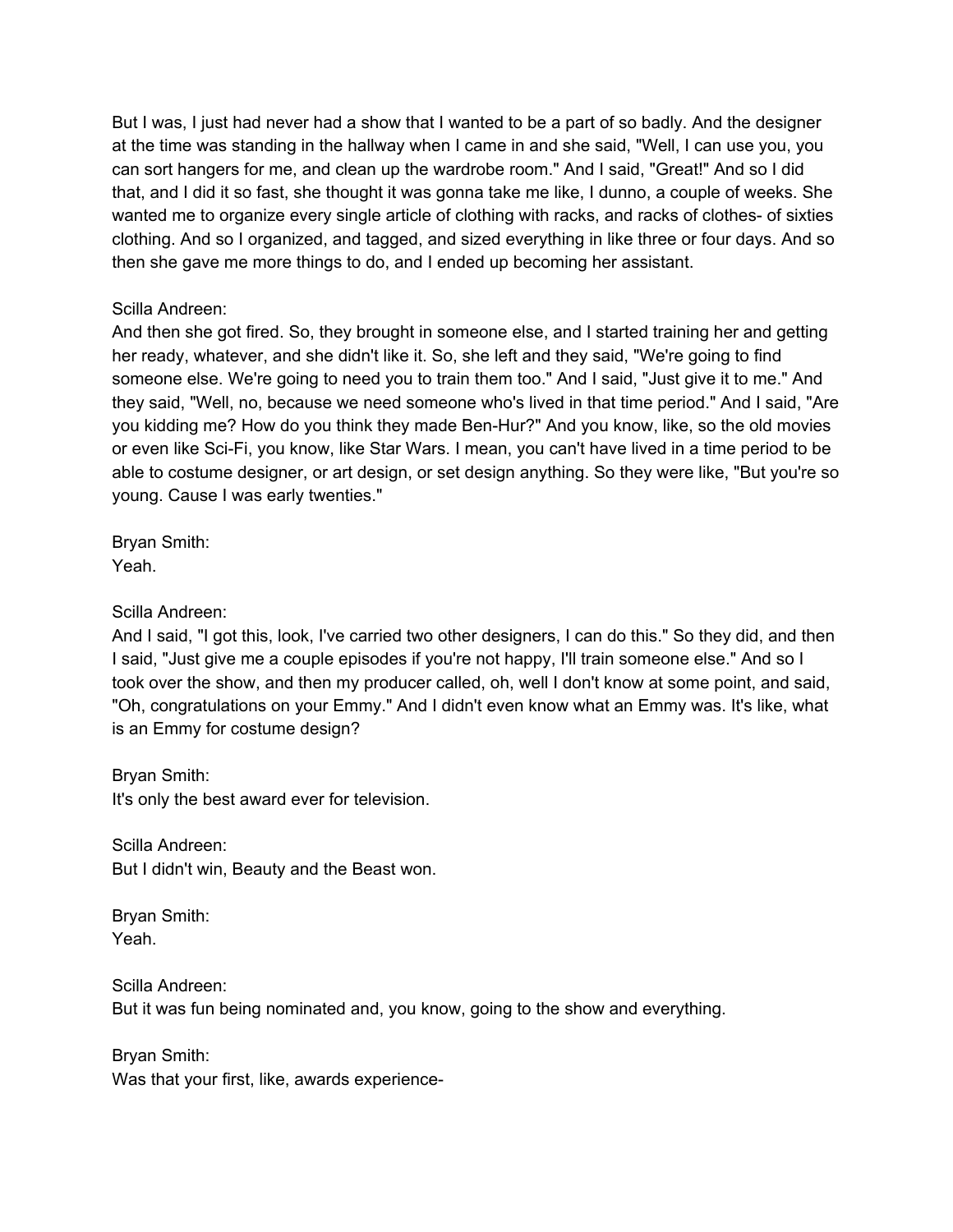Scilla Andreen: Yeah.

### Bryan Smith:

-where you're at- there on the red carpet and, yeah. That must be cool.

### Scilla Andreen:

Yeah, that whole thing. That was a whole 'nother night where I didn't know that my husband got carsick. So, we're- ABC and New World had sent a limo, and we got in the car and I'm like, "T"his is so exciting. And he's like throwing up, because he has to be driving, otherwise he gets car sick. So, he ended up sitting up front with the driver and I sat in the back and- Oh, it was a whole thing. {laughs}.

### Bryan Smith:

So, what kind of relationships did you develop in that television series that resulted in other opportunities?

### Scilla Andreen:

Oh, I mean all my shows. Because I- they all, you know, people would break away from a show and go to different shows, and sometimes it was almost like a tug of war. No, come do mine, no come to mine... And so that's how I then went on to Party of Five, and I did the pilot of Dawson's Creek- I did not go and do the whole series, I did the first... couple episodes and got a local crew trained up there, and then handed off the show. I didn't want to move to North Carolina.

Bryan Smith: Yeah.

# Scilla Andreen:

And then Smallville- I went up, and actually that was more like a, kind of a come in and -not fixbut there were some issues. And so I was sort of the person to go in and sort of set the boatright this ship. And then well, so then when it came down to the- I did another show called Jack and Jill, which was really fun with Amanda Peet, and Justin Kirk, and Ivan Sergey, and Sarah Paulson.

Bryan Smith: Sarah Paulson's amazing.

# Scilla Andreen:

She's unbelievable. And Sarah Paulson and Amanda Peet are just the best of friends, and they were just a hoot to work with. And that was a great show to work on, it was so fun. Then I- When I- Before I went onto my first sitcom, with Amanda Bynes and Jenny Garth, I got offered Six Feet Under.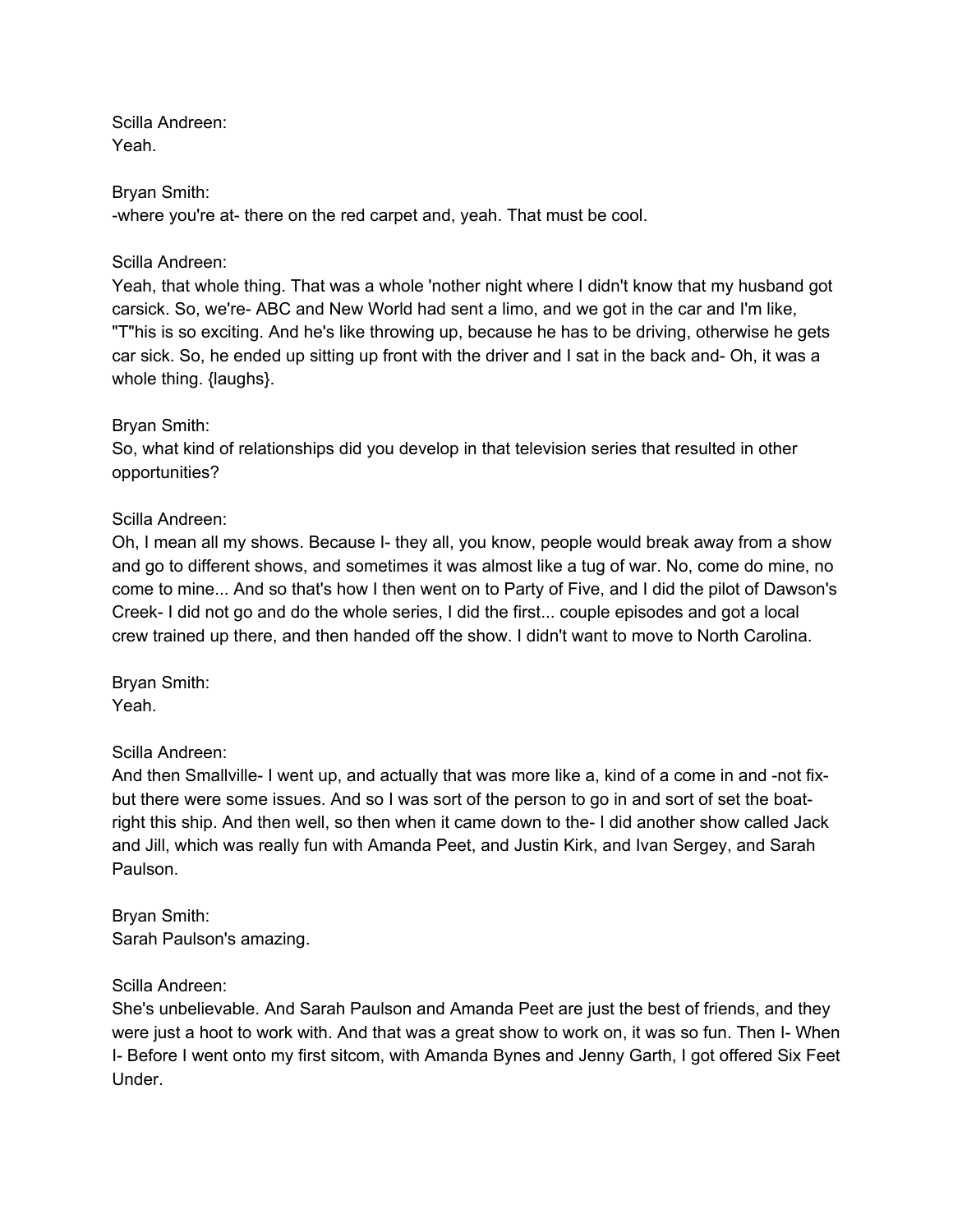Bryan Smith: Oh...

Scilla Andreen:

And I was just like, "Yes, this is so good." And my kids were like, "Please do Amanda Bynes!" 'Cause she was like the Miley Cyrus at the time.

Bryan Smith: Uh-huh.

Scilla Andreen:

And I was just like, "I'm not going to do a sitcom. I'm a, you know, episodic girl."

Bryan Smith: Yeah.

Scilla Andreen:

I ended up somehow accepting that one and my whole crew was -who comes with me everywhere I go- they're like, "Do it, say calm! We won't work 18 hour days, we'll have a much easier schedule." And so I said, "Okay fine." And I did a sitcom and I didn't realize you have a life. It's the only show you can do in the industry where you actually can have a life.

Bryan Smith: Right.

Scilla Andreen: Because you only shoot, you know, two days.

Bryan Smith: Um-hmm.

Scilla Andreen: And you get a hiatus.

Bryan Smith: Yeah.

Scilla Andreen: So, it was really fun, but it was hard to turn that down.

Bryan Smith:

Oh my gosh, yeah. And then to look at where that show went, I mean that's like one of the first HBO series that really kind of was a game changer, I think.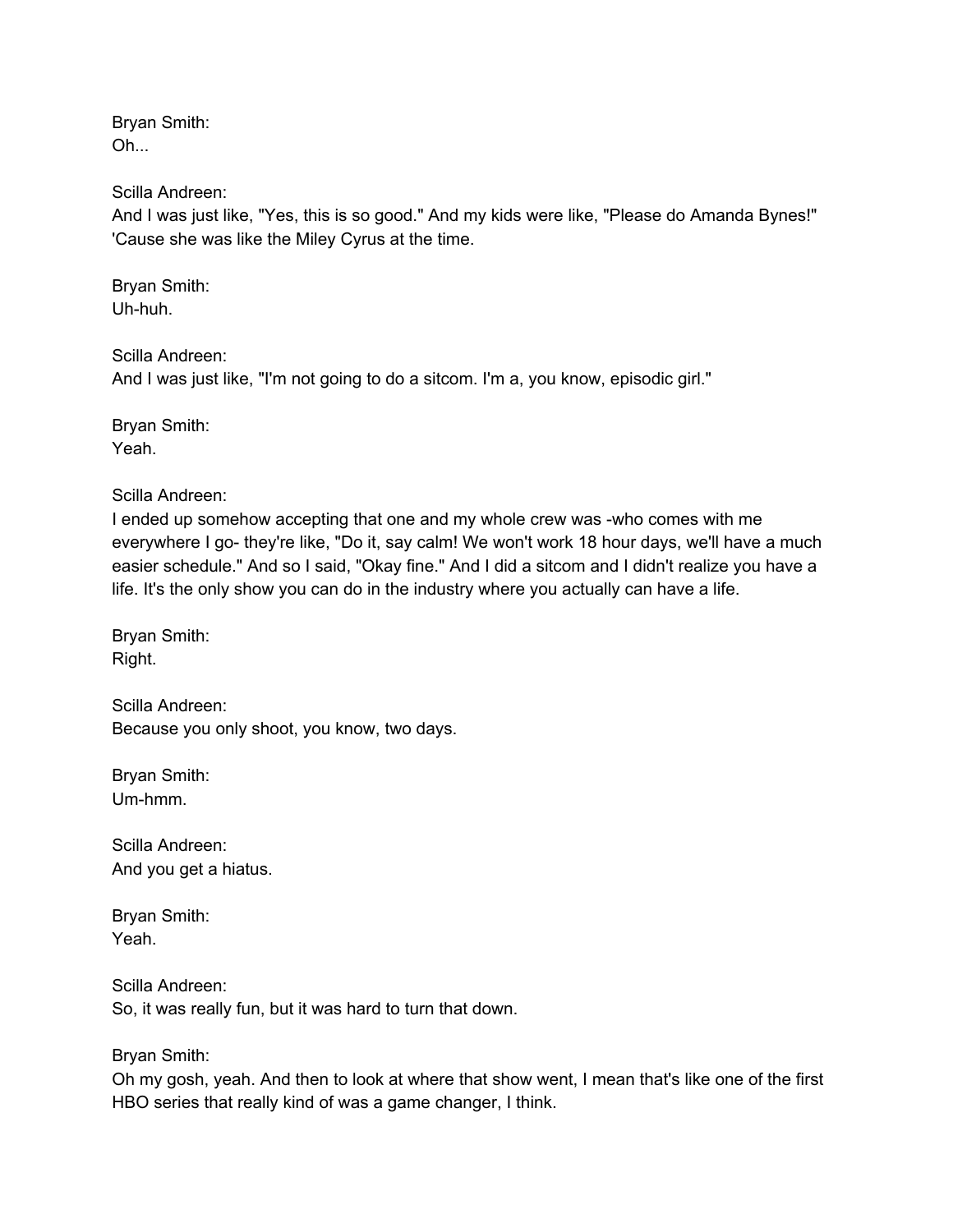Scilla Andreen: Yeah.

Bryan Smith:

Like one of The Sopranos types of series. But, like we do in life, when you look back on crossroads, if you had taken that path as opposed to...

Scilla Andreen: I wouldn't have started IndieFlix.

Bryan Smith: Yeah, yeah. You wouldn't be where you are today.

Scilla Andreen: It opened up my life to be able to come up with something else to do.

Bryan Smith: Yeah.

Scilla Andreen:

I never- I don't think there are any- People don't always love when I say this, especially in my family, but they're all accustomed to it now. I think that every time something is challenging or hard, that means that the opportunity is even greater.

Bryan Smith: Um-hmm.

Scilla Andreen:

And that every single thing that happens in your life, it's happening for a really good reason. Not just a reason, but a really good reason. You can choose to take away just a reason, or no reason, but I choose to think that everything is happening for a really great reason. We have to pay attention. You have to be present.

Bryan Smith: Yeah. Well, yeah, I've heard that sentiment before. It's like nothing worthwhile comes easy.

Scilla Andreen: I don't like that saying. {laughs}

Bryan Smith: Well, it's... Nothing...Nothing that has ever been worthwhile, for me, has ever come easy. Except for my kids, that was pretty easy, you know?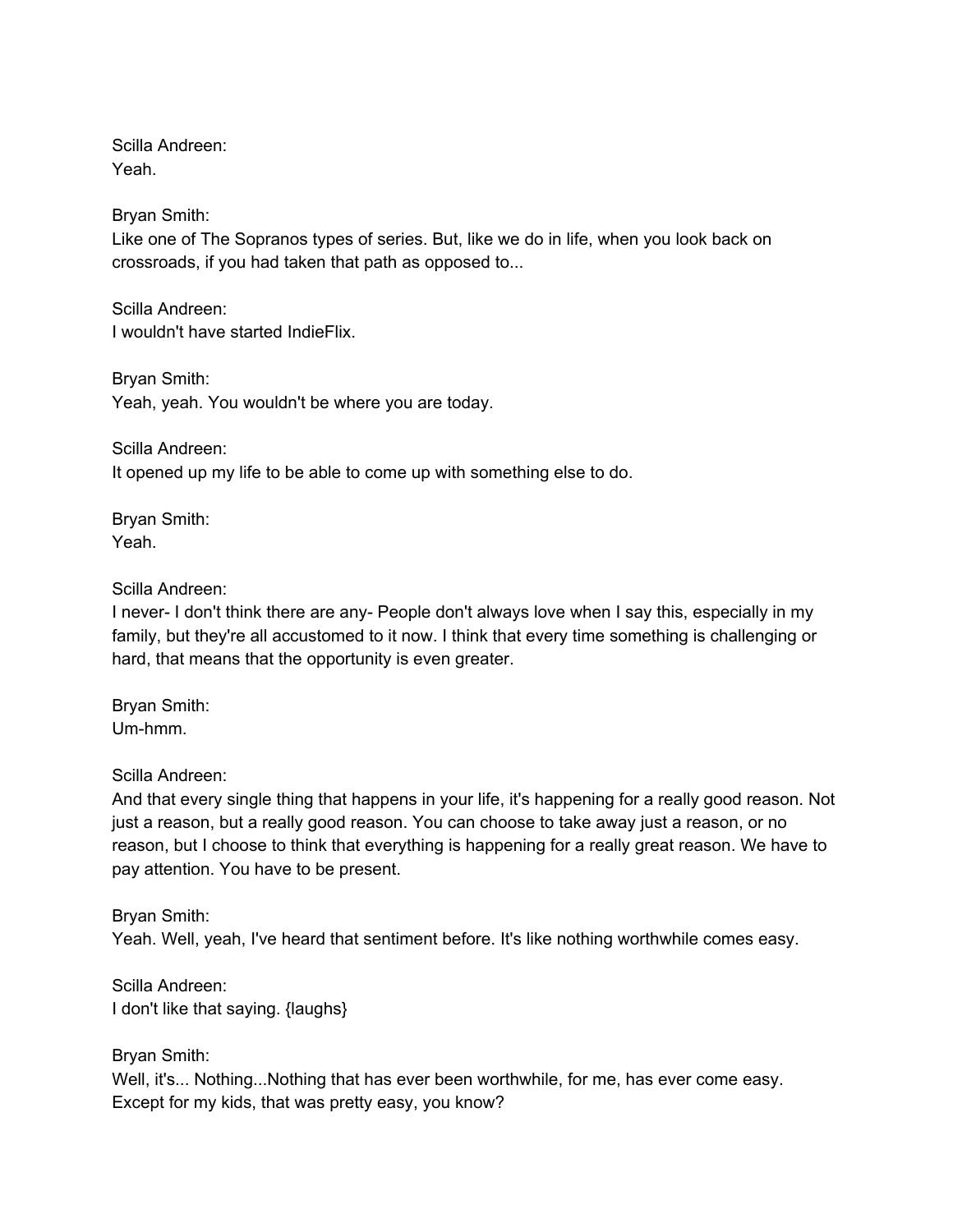Scilla Andreen: See?

Bryan Smith: Having kids... {laughs}.

Scilla Andreen:

You've already just blown that out of the water. I don't believe that one. The whole no pain, no gain... Like, why do I have to go through pain to gain? That is really negative programming. I don't like that. You know what, I think it's better to say: sometimes there's pain.

Bryan Smith: Yeah.

Scilla Andreen: And you can still gain.

Bryan Smith: You can push through it and still get there.

Scilla Andreen:

If we can turn the dials and change the way we view things, right? That -oh- this one really killed me in the early days, was that, you know... What was it, one of the greatest characteristics- oh, patience, right? You'v gotta have patience. It's like, why? I could be waiting forever. Can I just go after something? Why do I have to be patient?

Bryan Smith: Right.

Scilla Andreen: That's like saying, wait.

Bryan Smith:

Well my, when I first- You know, you wanted to be a litigator before you became a filmmaker, and I actually am a litigator, so...

Scilla Andreen: {laughs}.

Bryan Smith: That's my day job, I'm a trial lawyer.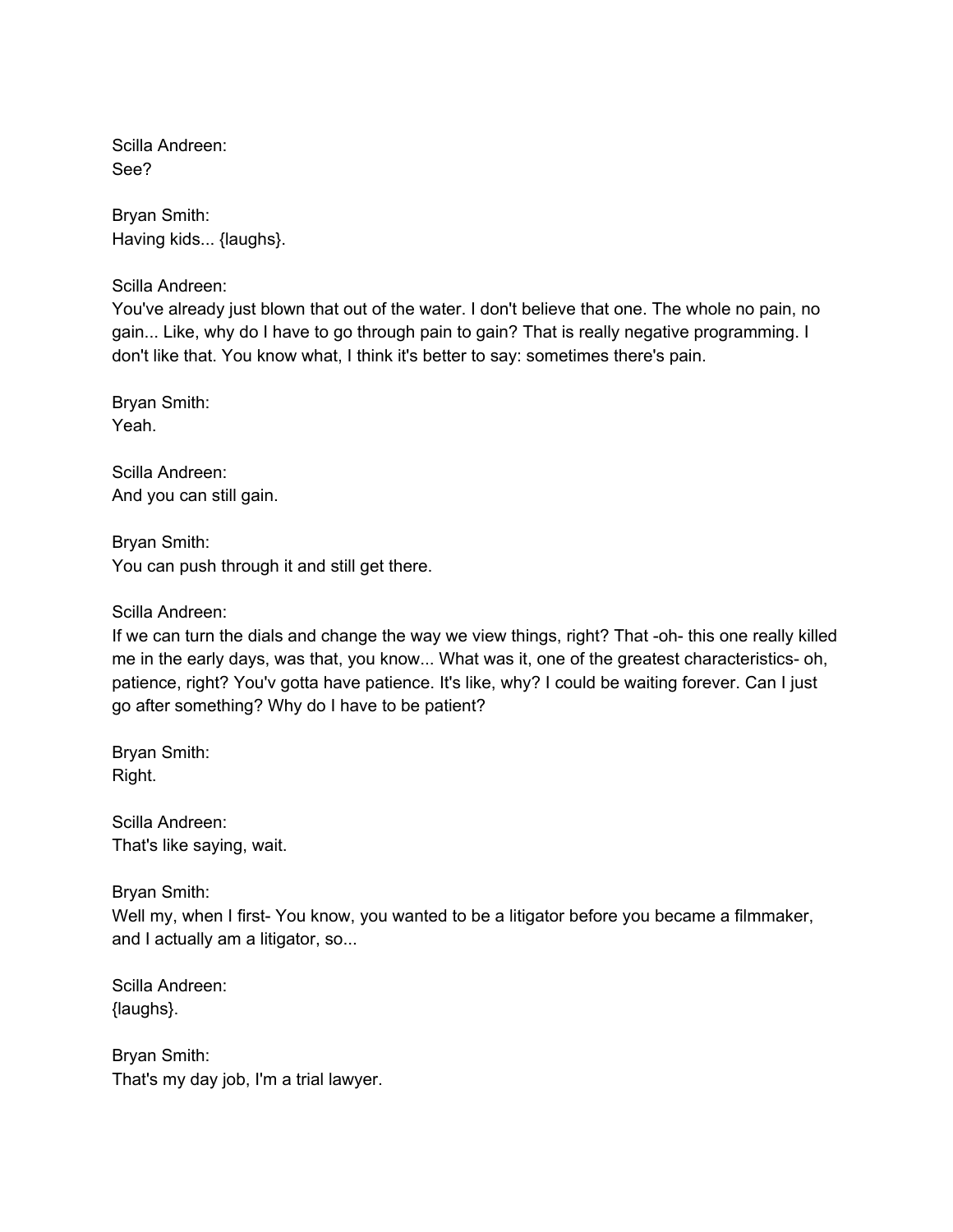Scilla Andreen: Oh my gosh.

#### Bryan Smith:

I think, you know, I think you chose the right path. Yeah, definitely. But you know, my boss when he first hired me was saying, "You need to pay your dues. This is all about paying your dues. You need to be the first one here, the last one to leave. You need to work Saturdays. I don't even care what you're doing on Saturdays. As long as I drive by and I see your car is here..." And I bought into that bullshit.

#### Scilla Andreen:

Yeah... but I think there's some truth to having experience under your belt.

Bryan Smith:

No, that's true. As long as the paying your dues part, is...

#### Scilla Andreen:

He was just getting some extra work out of you for nothing.

#### Bryan Smith:

Right. {laughs} But as long as ,when you're paying your dues, you're doing meaningful work and you're putting in your 10,000 hours, your Malcolm Gladwell's 10,000 hours. And I think that's fine. I think that's a good paradigm.

Scilla Andreen:

You're also showing, you're proving you're a team player.

#### Bryan Smith:

Right, yeah. Because I think the work ethic -and this is, I don't want to offend Sarah who is part of this generation- but the younger generations, they're not buying into first one to work, last one to leave, working weekends no matter what.... They're more into, yeah, I'll work hard, but I'm not going to just do it for show. So, their values are different than I think the older generations are. And we're trying to accommodate that. But I think that's a good thing for our culture, that they're basically saying, "I'm not going to be part of this bullshit anymore."

#### Scilla Andreen:

You know, can I tell you that I work with a lot of millennials, a lot of women, a lot of millennials... My mother works with me she's, you know, pushing 80. And so we kind of run the gamut of age ranges and diversity. The millennials have taught me so much. I think it is the reason I'm still in business, because they're not, as- some of my friends say, "Oh, they're so entitled." I'm like, "Actually they have really great ideas and they're not afraid to share them." You know? So many people are afraid to share ideas and they sit on them, because they don't want to be judged, or look like they don't know what they're doing.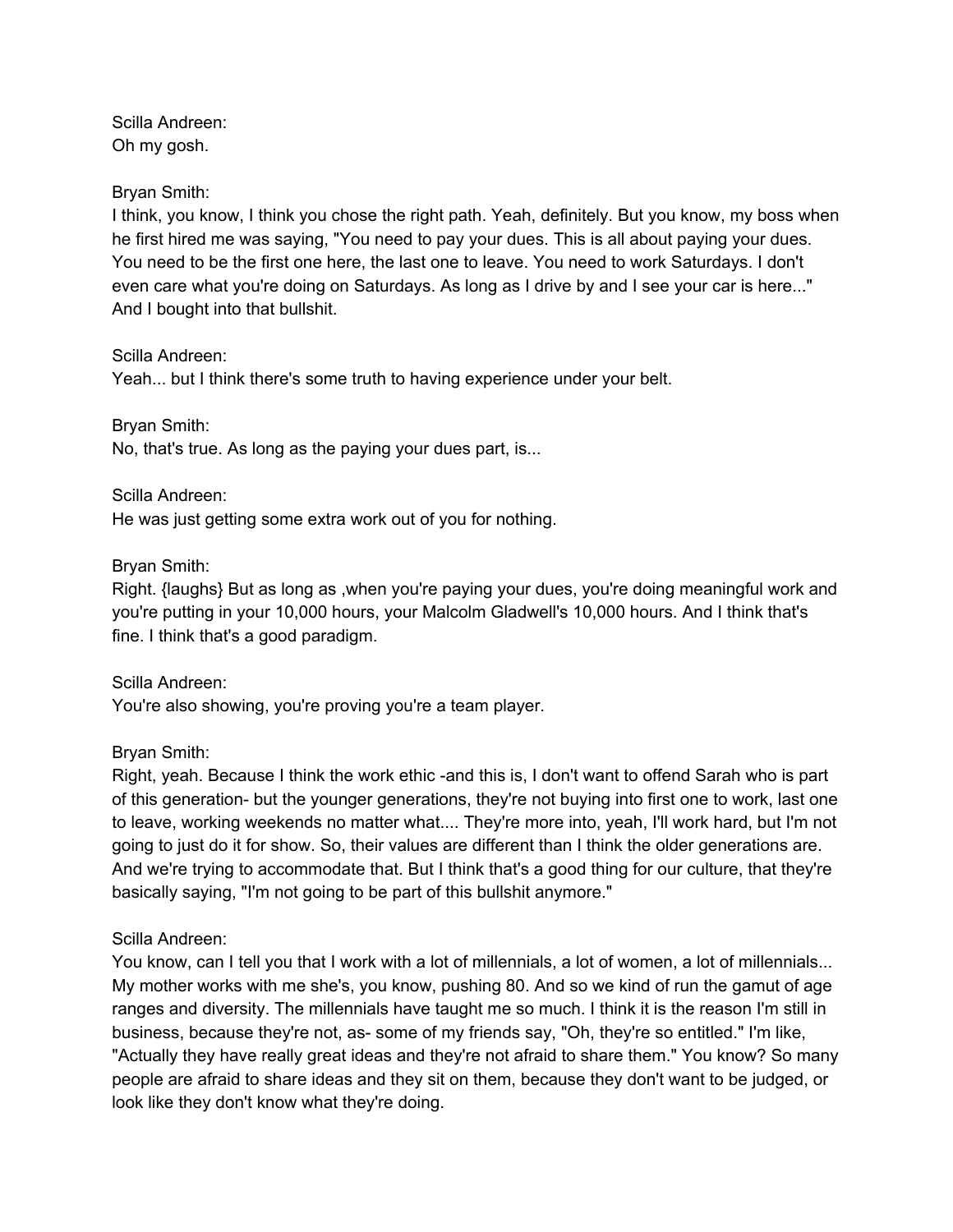Scilla Andreen:

Millennials, I mean, think about young women who are going into the workforce, who have grown up with all this conversation about #metoo, and #timesup, and they're just like... They're walking in and, you know what, they better be entitled to think that I am allowed to have equal pay, and I have equal opportunity. I love that they're going in with that attitude with respect, with dignity. You know, they're not stupid. They can read people, they can read stuff on this stuff really easily. I mean, it's- And they can move, they're super, super smart and fast. The millennials that work with me, they're in before me sometimes. They're responding to me on the weekends, because their phone is in their hand a lot, so they're like, "Oh, I'll just take care of that now." So, they are probably what makes IndieFlix great.

### Bryan Smith:

Yeah. And so they're working outside of regular office hours, because that's just, they're tuned in anyway.

Scilla Andreen: Yeah.

Bryan Smith: On their phone.

Scilla Andreen: And maybe I just hired the right people, you know?

Bryan Smith: Yeah.

Scilla Andreen:

They're not sitting there playing on Facebook. That's what you do when you're 13 and 14, that's not what you do when you're 19 and 20, they're over that. They're already over it. They're like-They're not, you know sure, they might do a few Snapchats, but they're not doing all the other stuff. Like, they're actually working, and they research really fast and they can throw something together, and they've got all these apps to make little commercials. And you're like, "How'd you do that?" And you're like, "Oh, there's this app. You just push that in. You're done in 30 seconds." You're like, "Wow. Like, unbelievable."

Bryan Smith:

Yeah. I think they're teaching us a lot, perhaps even more than we're teaching them. But it might be a slight overstatement, but they are, they're valuable. And I think they're underappreciated.

Scilla Andreen: Yeah.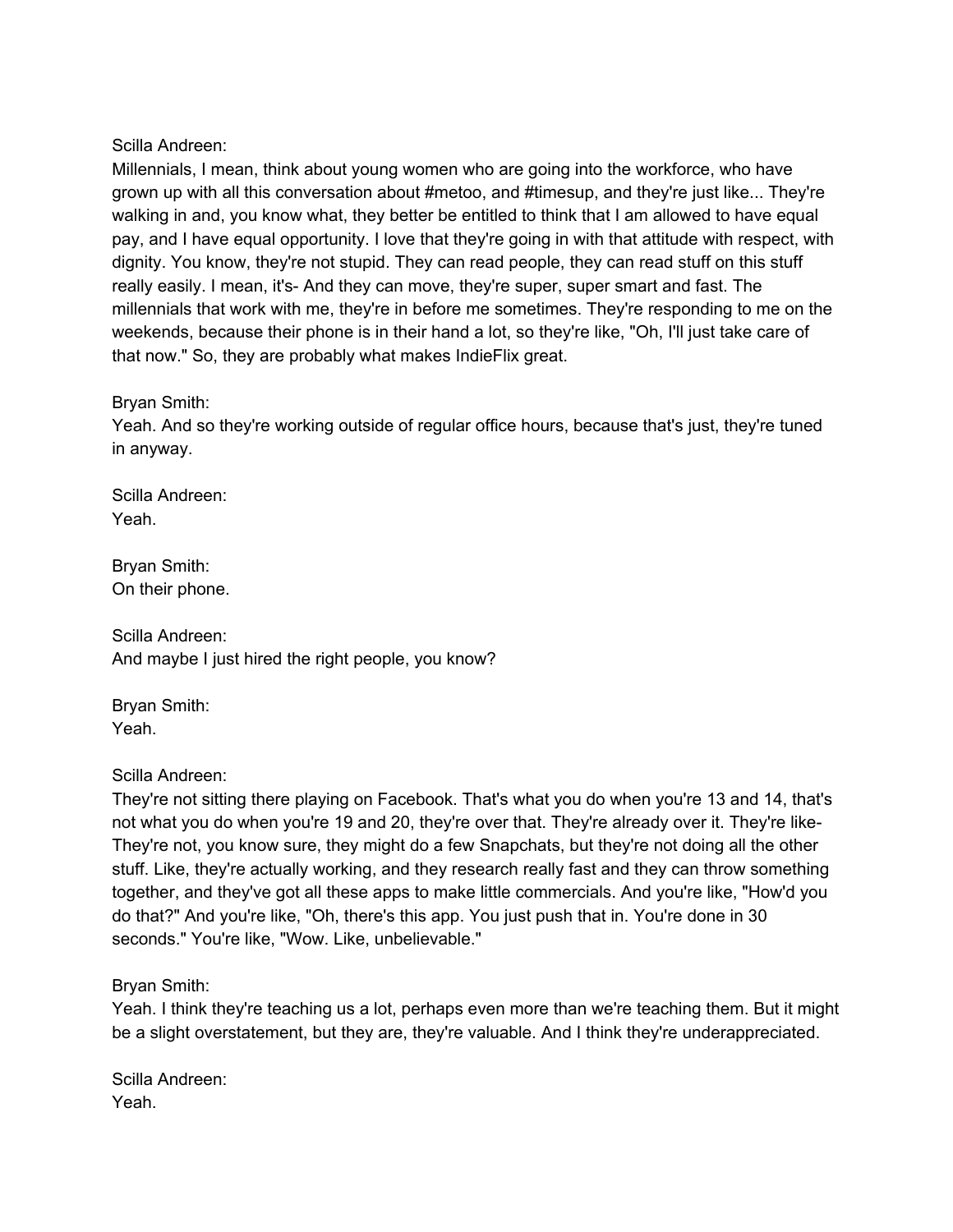Bryan Smith: And I think they're unfairly maligned...

Scilla Andreen: Yeah.

Bryan Smith:

...For this. I mean, even the term "millennial," like if you say: is that a negative or a positive connotation? Most people are gonna say, "Ugh, millennials..."

Scilla Andreen: Yeah,

Bryan Smith: "They don't get it." Or, "They feel entitled."

Bryan Smith: The entitlement culture, yeah. But I'm glad that you're seeing it like that.

Scilla Andreen:

But they're also coming into like having the checks, I mean, the credit cards, and they're paying for things. And they care about transparency. They care about brands that care about people, they care about our planet, they care about future. And so, they are going to hold society accountable.

Bryan Smith:

Yeah. And do you find that there, I'm not sure how to ask this question, but do you find that there's a certain sense of unattainability that they have when it comes to the wealth that was available from- in the 80s, and 90s, and 2000s, that does not seem to be, from their perspective, attainable anymore? I mean, they're not even fooling themselves, so that they-

Scilla Andreen: I don't think they want it. I think-

Bryan Smith: Yeah they...

# Scilla Andreen:

I don't think that that's important to them. I think what's important to them is experiential. I think they, with the, you know, Airbnb -even though I know that's going to go through a rough comeback- but just the home sharing economy, the car sharing economy, the fact that you can work remote. That you can like experience the world and cultures and people, and create family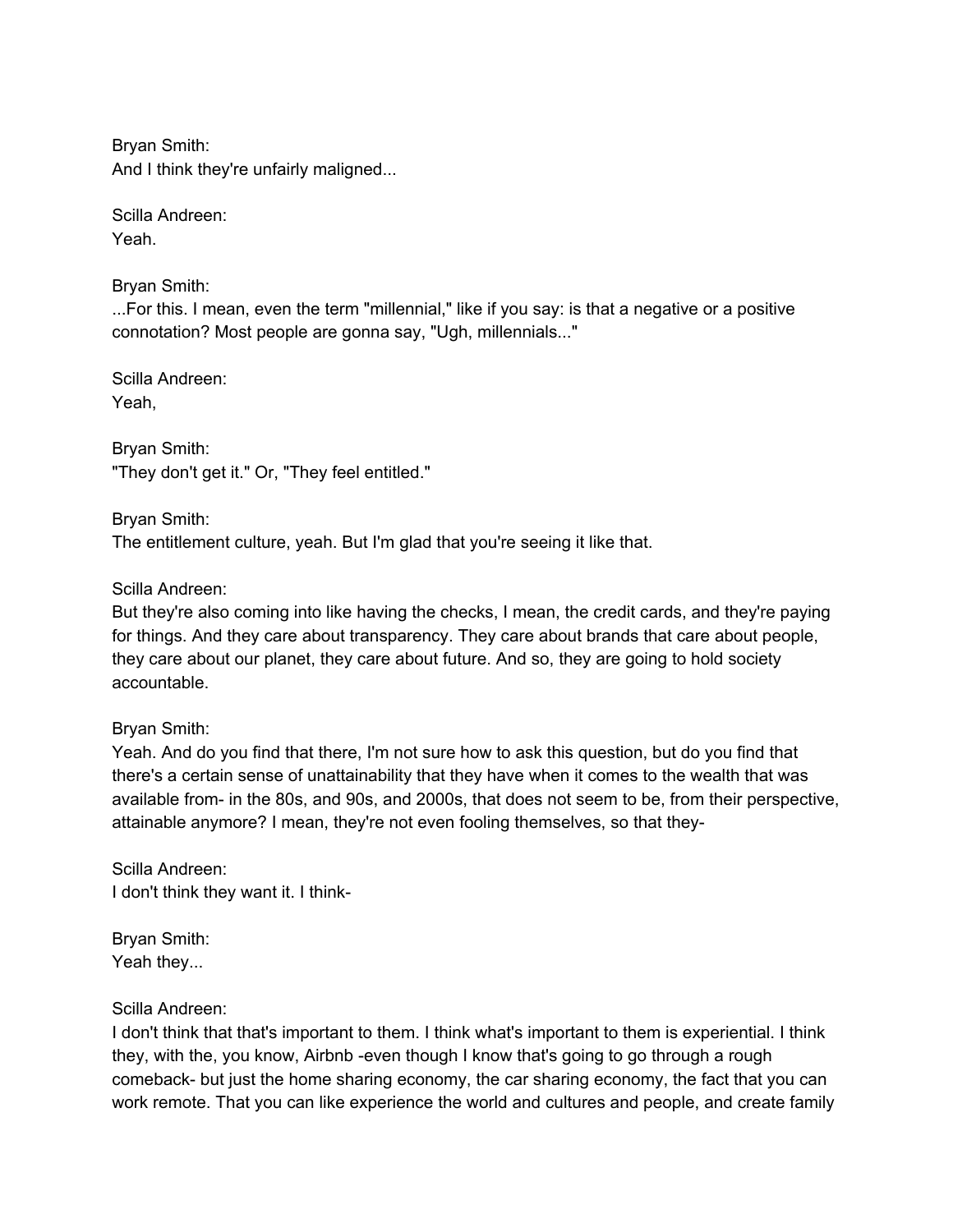and home in many places around the world, and feel connected. I think is a rich life. Not having a bunch of stuff that you have to continually figure out how to pay for.

Bryan Smith: They're redefining...

Scilla Andreen:

Wealth and affluence. And, I mean, think about people who just have the big fat house and a whole bunch of cars and stuff, and that's it. And then you think about the person who's traveling the world, knows some fabulous people, have had amazing experiences doing multiple things. I think kids are going to have, what, four or five careers of which, like, two or three haven't even been created yet. So, what's the one skill set they should have to be able to fulfill those other jobs? And I've always thought it should be storytelling. Communication.

Bryan Smith: Mmmm, Yeah.

Scilla Andreen:

Whatever form, whether it's through coding, whether it's through film, whether it's through music, whether it's through writing. No matter AI, you know, VR, whatever it is. How do we communicate feeling, and story, and something that connects us. Something that makes us feel like we belong.

# Bryan Smith:

Hmm. That's profound. Yeah. Storytelling is, ironically, I think storytelling is one of the things that has fallen to the wayside in education, and with the arts. And I was talking about Company Seven, I don't know if you remember an arts company from grade school called Company Seven. Do you remember that?

Scilla Andreen: No, no.

Bryan Smith:

They would go into schools, and they would paint, and do charades, and drama, and all kinds of arts things.

Bryan Smith:

But I had that in grade school. I don't remember my kids having those types of experiences. And it seems like every generation the arts gets cut even further.

Scilla Andreen: Yeah.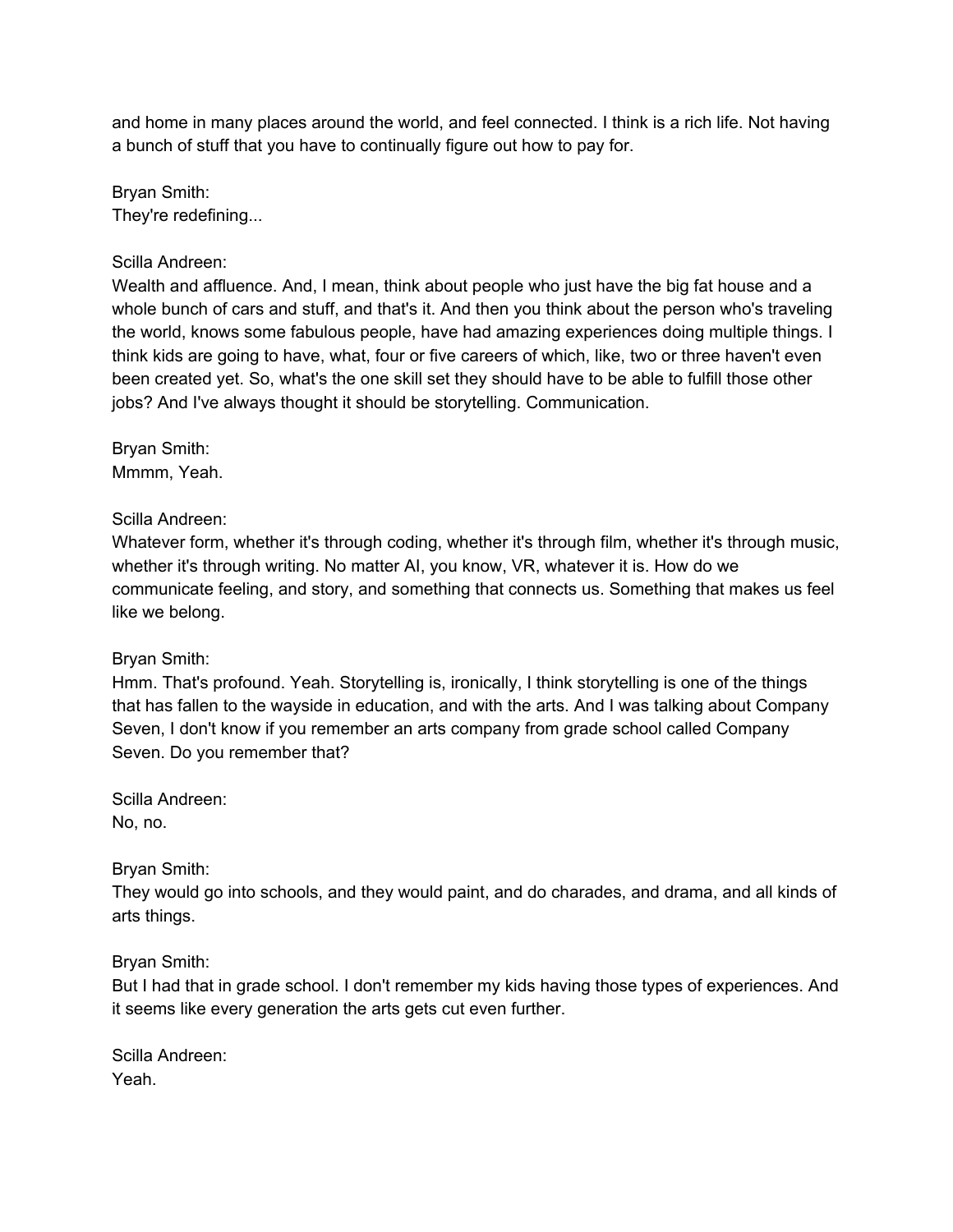Bryan Smith:

And so the, you know, how do you learn how to tell stories or even what a, what a story is? And you know, it's one thing to like be assigned to read a Shakespeare play in high school, which everybody kind of grinds through and...

Scilla Andreen: Yeah.

Bryan Smith:

You know, but to actually be a part of a storytelling curriculum would be really cool to see in our schools.

Scilla Andreen: Yeah. And hello marketing, like which ties right into storytelling, right?

Bryan Smith: Yeah.

# Scilla Andreen:

Why are people not learning marketing? I just feel like- Even when I talk to filmmakers, I'm like, "Okay, you gotta market your film." They're like, "I don't know how to do that." I'm like, "You know how to make a movie, you know how to tell a story. You can market. You don't need to know SEO, and all that other stuff like that. That's different. That's, that's sort of the technical stuff. But to learn how to market your movie: Why should people watch it? Why did you make it? Who did you make it for? Identify your audience, break it down. Where does that audience live? What do they like? What do they eat? What do they care about? Infiltrate that, you know, like pitch your story to those people, speak their language. And you know, it's like, "What? No, I'm just a filmmaker." It's like you've got the tools, you've got the skill set already. You just now have to apply it, and it takes a little effort.

# Bryan Smith:

Now, we know that you did not go through film school. You dropped out of your political science program, and kind of found your path in a unique way' very organically it sounds like. But what do you- like, if an 18-year-old high school senior comes to you and says, "Hey, I want to be a storyteller and I think I want to do this through film." Would you advise film school as a path?

# Scilla Andreen:

You know, the best thing about film school is that you get to create your tribe; a network, you start building a network. And I think that that's what the, all industries are kind of based on that, right? Like how you get a job, and how you move up, and who your people are. But I think in film in particular, because in the early days, most people didn't go to film school. They just showed up in Hollywood, and they were waiting tables and either going to be trying to be an actor, producer, grip, electric, whatever it is until I got on something. And then once you get on that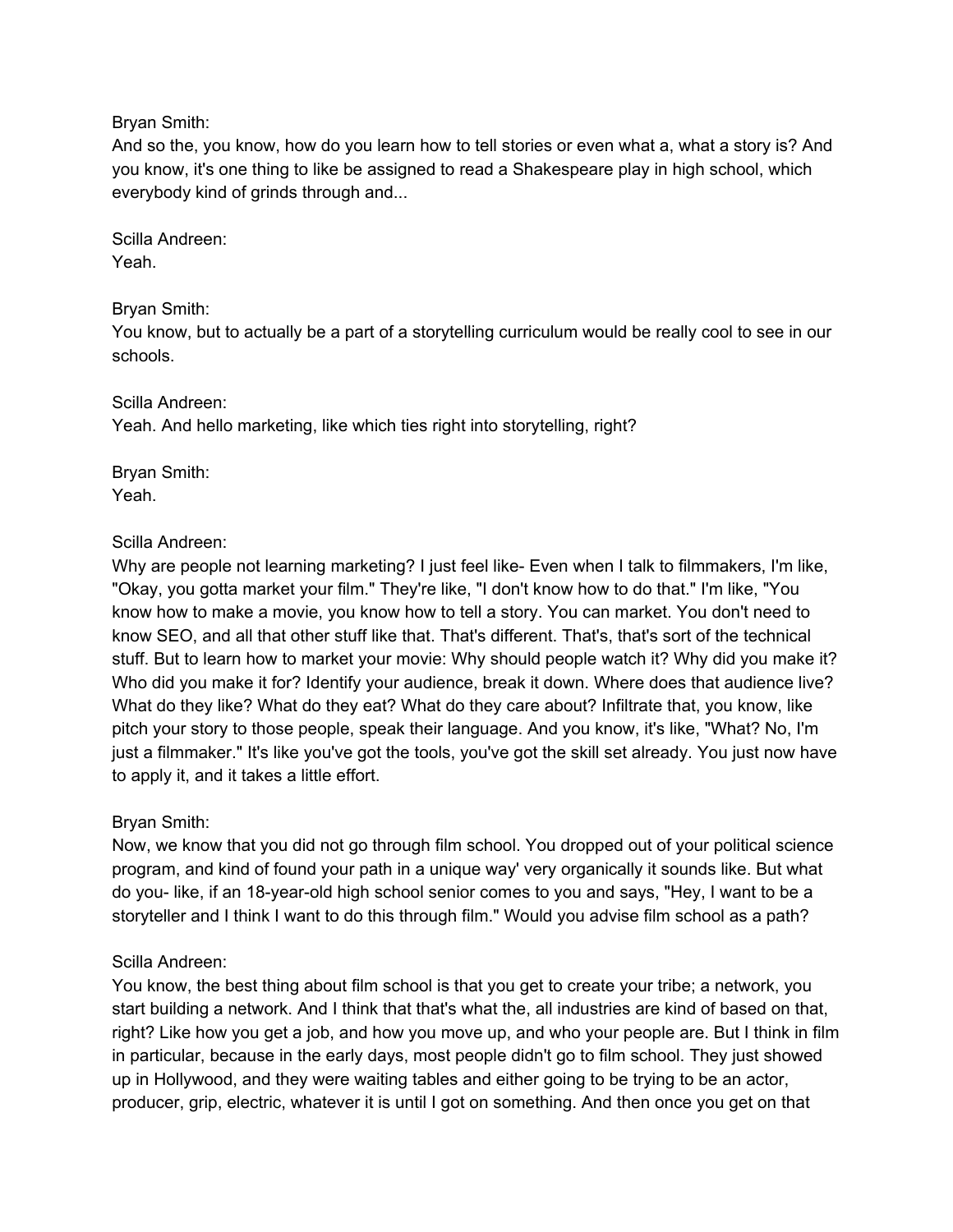first thing, you start to go onto something else, and then something else, and all of a sudden you've got a resume. And suddenly you get calls, and you're not sure, and you're in the union, and whatever.

Scilla Andreen:

Or you get on a series. Series are the best, I did three series. So you ran for seven years, so you can do other things in between. If you want to know, like, The history of film- you don't need to go to film school to learn how to operate equipment. You can learn that. Go be a PA, make little films. Nowadays you can make a movie with this. It's not the equipment, it's your ability to tell a story. So, some people, I think film school is great. Other people, I don't think it's necessary. I think learning on the fly and in the moment, I think is really powerful. And you are oftentimes paid to do it, even if it's just crap pay for your whole life, you know, for that period of time.

Bryan Smith: Yeah.

Scilla Andreen:

But you're building your network, and from there it's easier to get to the next thing, which makes it easier to get to the next thing. And if you want to direct, you know, go be an assistant to a director, be a production assistant. Learn how it all happens. Be on set, be in the editing room. If you want to be a producer, be a producer's assistant. Work as a production assistant. Put your fingers in everything, and go the path where you're going to be at the beginning, the middle, and the end, but you're not sitting in the editing room. Because I think producers path and directors path have different paths, and then they start to blend over on the other side.

Bryan Smith: Yeah. And that's their film school.

Scilla Andreen: Yeah.

Bryan Smith: Yeah, just doing it.

Scilla Andreen:

And you're being paid to do it and you're getting trusted, and you're building a network, and you're in it. And I think it's always important to be writing. Write a poem, write a lyric, write a tagline. Wright. Practice writing. The beautiful thing is that kids are writing. Whether it's a tweet, a Facebook post, an Instagram post, a Snapchat... And they're putting images to it, and now they're putting video to it, and they're adding animation, and they're putting titles and music, and I mean, they're creating on the fly like this. It's like no brainer for them. Right?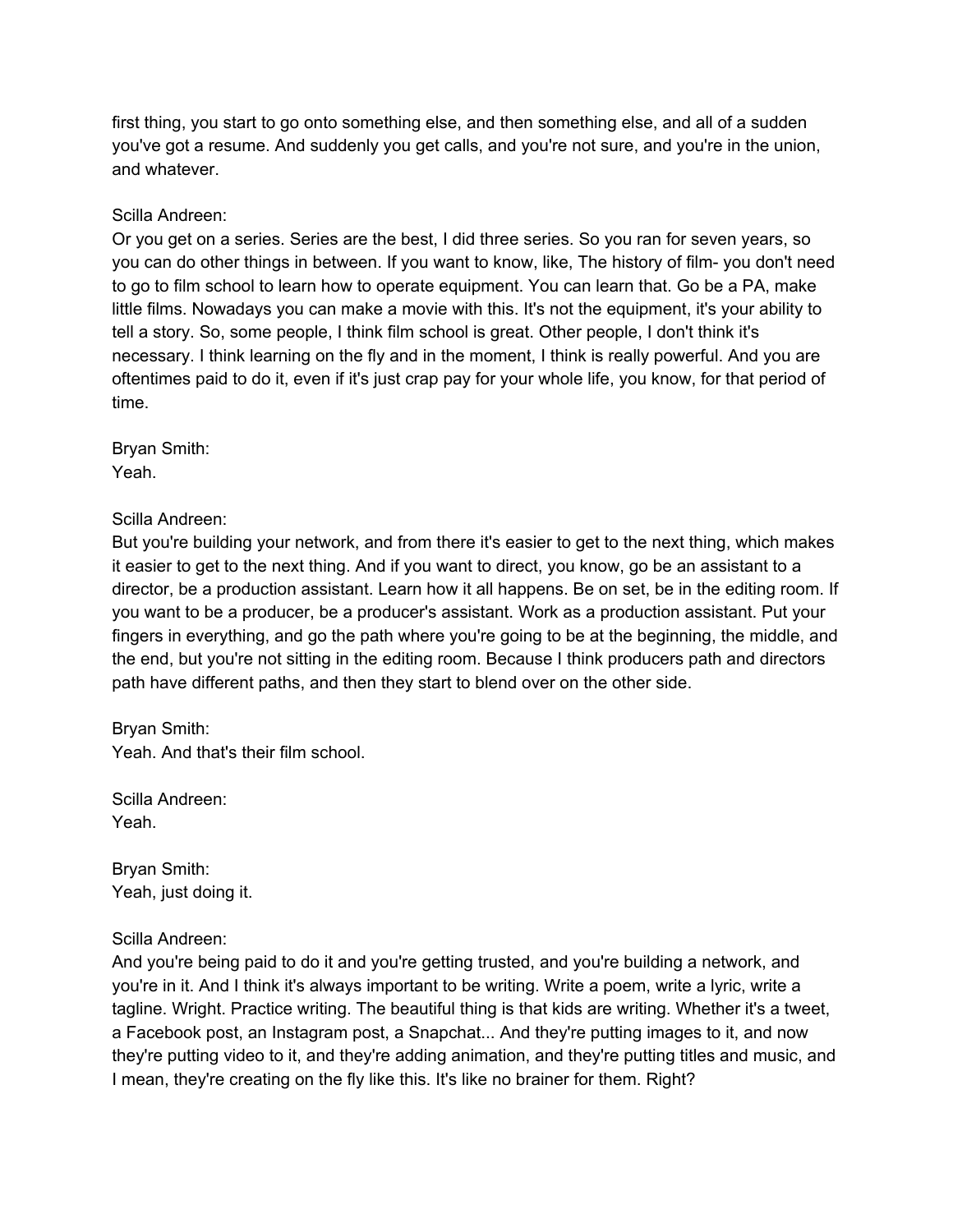Bryan Smith:

Yeah. Writing that I think is another- if I was going to give advice to young people would be, you know, write well or communicate well.

Scilla Andreen: Yeah.

Bryan Smith:

That really is part of the storytelling. I mean, if you're going to be a good storyteller, you have to be able to write.

Scilla Andreen: Yes.

Bryan Smith: And you have to...

Scilla Andreen:

You have to be able to write for anything, I think. Unless, I mean sure, bagging groceries, you don't need to know how to write. But wouldn't it be nice if, when you go home after bragging groceries, you can like at least right about your day in a journal or something like that. It's another way to express ourselves. I also think, no matter what we do in life, we have to continue to nurture connection with ourselves in order to continue to thrive, and to keep our mental health in balance. And I think actually film school is probably really good for people who kind of want to take the path of, "Oh, I don't want to just go out and make stuff. Right? I actually want to know who I am as a filmmaker, who I am as a storyteller, and I want to learn by looking at other people really in depth from people who are super knowledgeable and I want to take that path." So, I think it just depends on who you are.

Bryan Smith: If you need that structure.

Scilla Andreen: Yeah.

Bryan Smith: And you've got the cash.

Scilla Andreen: You've got the cash, and you've got the time, and you've got the patience.

Bryan Smith: Yeah.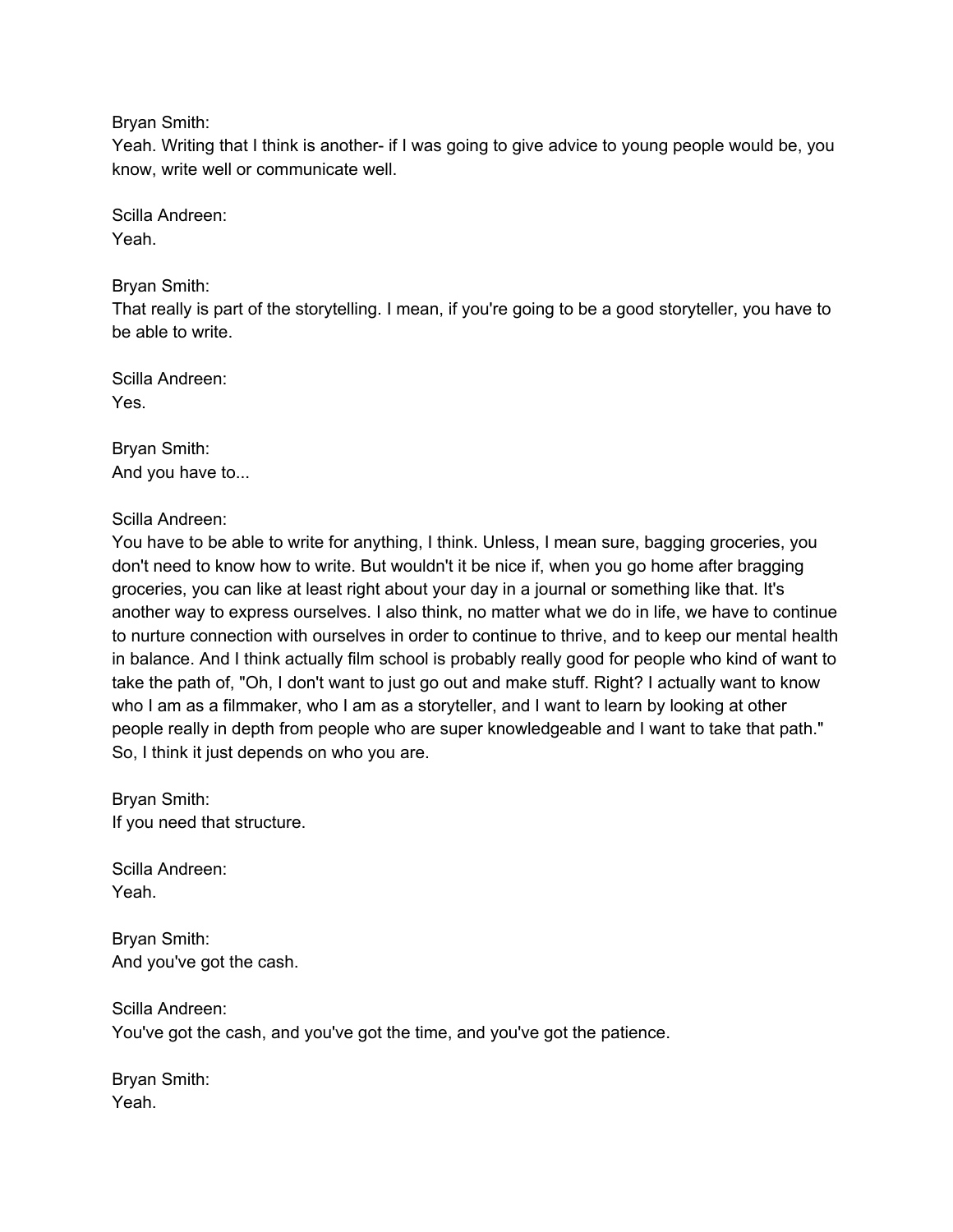Scilla Andreen:

I find a lot of kids are like, "I want to be a filmmaker. What do I do right now? How do I do that?" And I do always say, "You should probably move to Hollywood, 'cause it really helps to be down there." I think we think, as much as I would like to promote Seattle is the place you should come, the reality is, is that making movies and being in the film industry is not all that glamorous. And it's a lot of work, and a lot of long hours, and I think it's really important that kids know that. That People know that.

Bryan Smith: They experience that, yeah.

Scilla Andreen: Yeah.

Bryan Smith: And you were there for 26 years, right?

Scilla Andreen:

Yeah. Long time. And I have been in, I mean my god, I've been in dirty, muddy ponds with snakes that they had put in for a low-budget Italian feature, where I'm sitting there and it's three in the morning, and I'm so tired. We're working six day weeks and it's just, it's just not glamorous.

Bryan Smith: Yeah. Well that's certainly paying your dues.

Scilla Andreen: Oh yeah, I've done it all.

Bryan Smith:

Yeah. Good advice. I like getting practical advice from the people I talked to on the podcast, because I think that's why people, my listeners, listen is they're looking for the how-tos. And being in Los Angeles, I've heard that from other guests as well, it helps. It's not everything, but it definitely helps to be there for networking, and also getting a sense for how unglamorous it is, it sounds like.

Scilla Andreen:

You know, film festivals, I highly recommend everyone go to film festivals, because it's not like going to the movies. You go to the movies with a community of people that actually want to talk about what you just watched. And oftentimes the filmmakers there, and I mean this COVID-19 thing is I love how everyone is sort of like quickly segwaying to online screenings, and chatting Q&A's and stuff, but it isn't the same.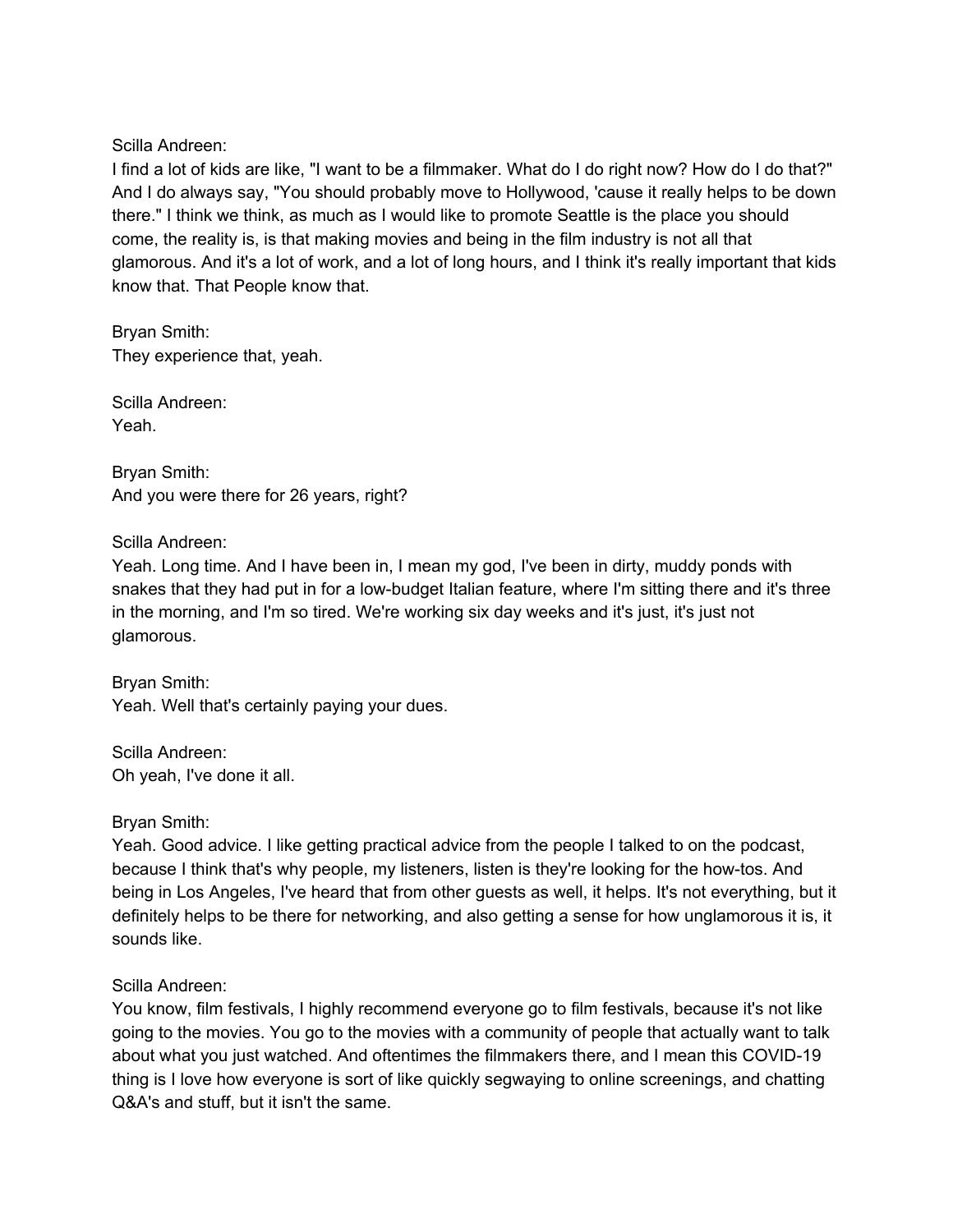Bryan Smith: No.

Scilla Andreen: But it's- Hey, it's great for now.

### Bryan Smith:

Yeah. That's one of the reasons I go to Sundances as often as I can, is being in that audience and listening to the Q&A's, or participating in the Q&A's. There's no other way to do that, to connect with filmmakers like that. And even if you don't ask any questions, you're just like absorbing and watching it. These are human beings that are part of this creative process and it's a very humanizing experience, I think. Because it's not- I mean, they're there in their regular clothes, they're not glamorous usually. And so you see them in a very human way, and they're talking about their creative process and it's hard work. They've usually been at this for years by the time they hit the stage. And so you see what goes into it.

Scilla Andreen: Yeah.

#### Bryan Smith:

And I love that part of it. And also when you do see the stars, too, you see that they're just regular people, you know? You get to hear their perspective on, you know, why they chose to do this independent film. And they're storytellers too.

# Scilla Andreen:

Well, and you can also chat them up, you know, just seeing them around the festival too or just anybody. Like, you can talk film with people. In fact, it's funny when I got -I've been to Sundance, I don't know, 17 years or something- and I always seem to meet the people I'm supposed to meet in line for the bathroom. Like, it's just, it's a mixing of everyone. There's no levels, so much. I mean, I would- Actually, I should take that back, 'cause when they had the gifting suites and they were like everywhere, and you could only get in if you were on a list, and then they give you these big bags of stuff that everybody, of course we all want that stuff, we all want to be on that list.

#### Scilla Andreen:

That kind of segregated people a little bit, 'cause they'd go into these gifting suites where you could like get your makeup done, get your hair done, get a little massage, get this goodie bag, whatever, try some stuff on for free... And then that would take their whole afternoon. So, they weren't out in the restaurants, they weren't out on the streets. When Sundance kind of put the kibosh on that, suddenly they were out in droves, and they were out in the restaurants, and they were out on the streets, and you could bump into people and take photos with them, and talk to them about their art. And they were so grateful to be able to talk to people.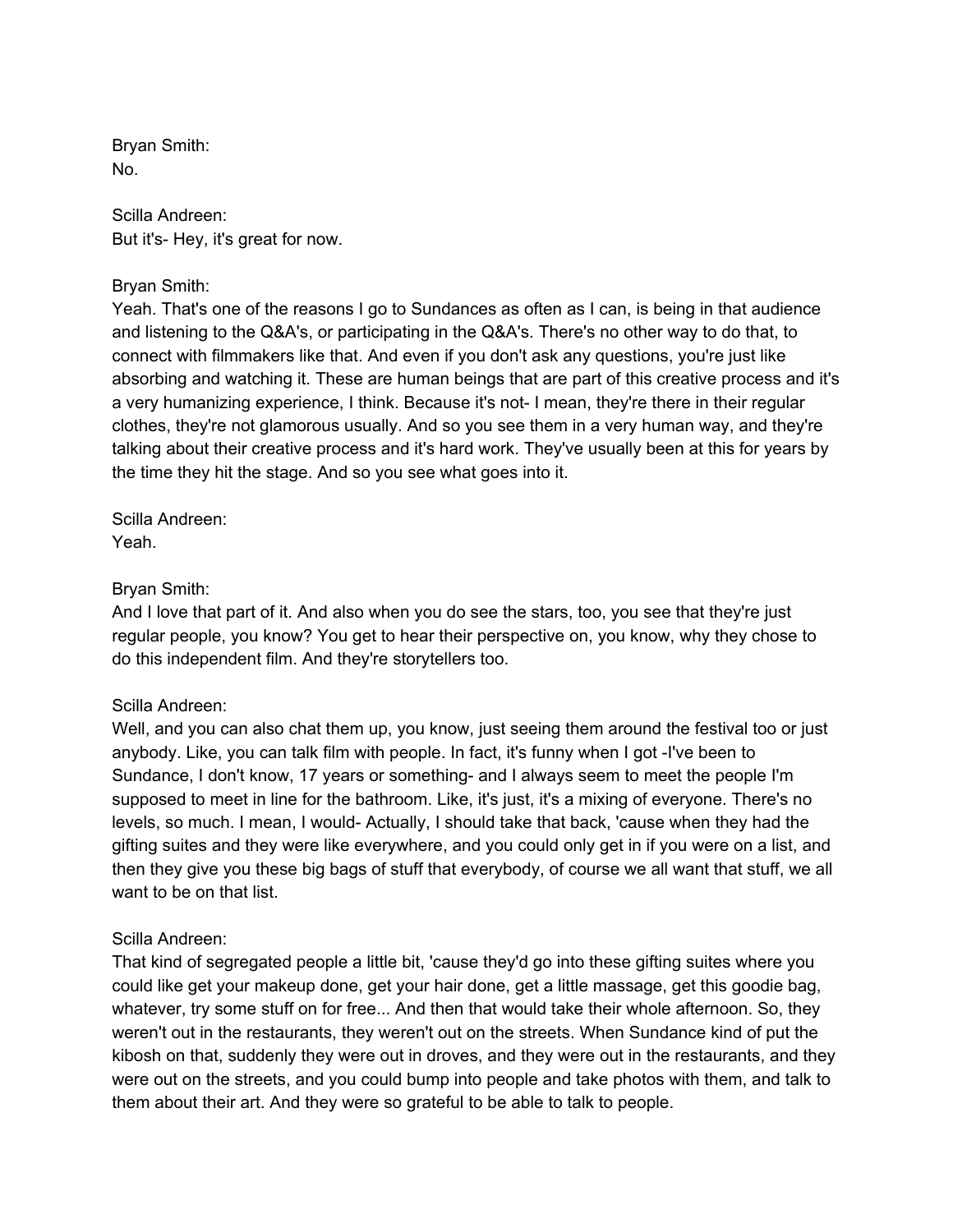Bryan Smith:

Yeah. That's the coolest part about Sundance, for me, is how accessible it is just to be up close with people that we mythologize mostly.

Scilla Andreen: Yeah.

Bryan Smith:

But they're not mythological figures. They're just regular people. I just hope that the festival circuit is able to stay viable after this COVID situation. That would be really sad. I know South by Southwest went online this year, and...

Scilla Andreen: How was that? Do you know?

Bryan Smith:

I have not participated in it yet, but I'm going to try to connect with some filmmakers through that festival.

Scilla Andreen: And SIFF canceled.

Bryan Smith: SIFF canceled. And you're a big part of SIFF, aren't you?

Scilla Andreen:

I've been... There are years that I've been really big, whether I was a juror, or a sponsor, or a filmmaker. We had our film, my first feature film was at SIFF, but it overlaps with Cannes. So, I had to start kind of doing every other year. Cannes sort of became a sweet spot for me. I was one of the first female Americans to participate on a European panel, and for streaming services this was a long time ago. And so I have done quite a bit of stuff over there, as well. And so that was always an overlap. And then as I started to get into making Angst and Like, and getting involved with, you know, and showing them in sort of the international schools, and then kind of crossing over into other organizations. In Hong Kong and China, I was suddenly over there. I was at their first mental health summit in Schengen showing a rough cut of Angst.

Bryan Smith: Oh wow.

Scilla Andreen: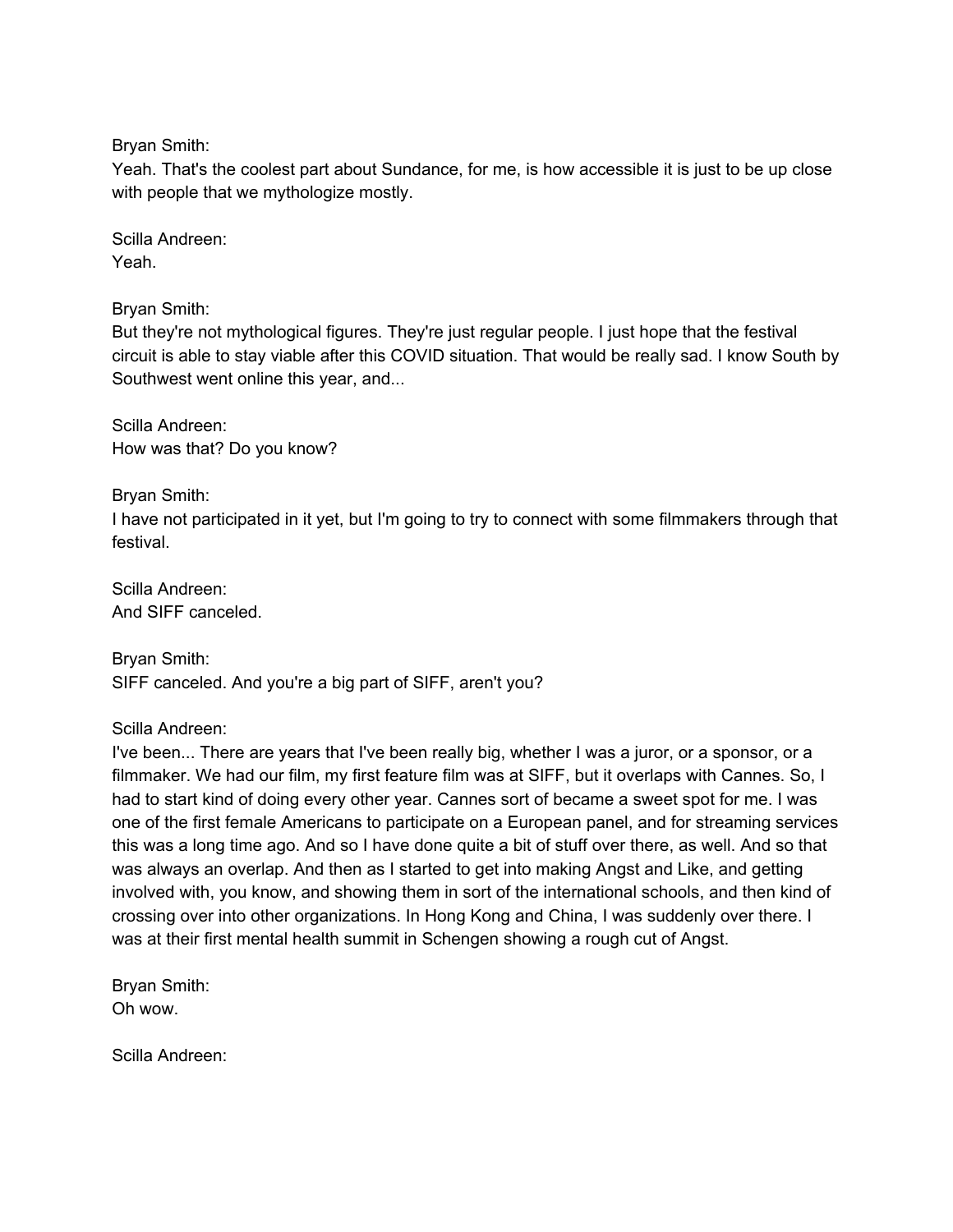At the second largest convention center in the country. And that was pretty trippy, but that was during... That wasn't during SIFF, that was during Sundance. That was the first time I missed Sundance.

Bryan Smith: Oh.

Scilla Andreen:

And it felt really weird. Like, "Oh, something's wrong with this." But then I went over there and it's amazing. And then I'm sort of like, "How did I get here?" But movies are powerful. Movies can heal, movies bring us together. Movies, you know, I always think music and movies are the most powerful mediums on the planet. And, you know, when you can show a movie to 2000, or in some instances we'll hit a school and hit 13,000 students, like in two weeks. When we do that, suddenly it's like, "Wow, we've just reached a lot of people and had a lot of conversation really fast."

Bryan Smith: Making an impact.

Scilla Andreen:

Yeah. And then we'd have all these materials we'd leave behind too, to keep the conversation going. And then we can measure our impact. So, we're actually seeing that we are having an impact.

Bryan Smith: So, do you know if SIFF is going to be online this year, or are they just canceled completely?

Scilla Andreen: No, I think they're completely canceled.

Bryan Smith: Oh, oh that's so sad.

Scilla Andreen: I know.

Bryan Smith: Yeah. I just started getting into SIFF last year.

Scilla Andreen: It's a long one, 25 days.

Bryan Smith: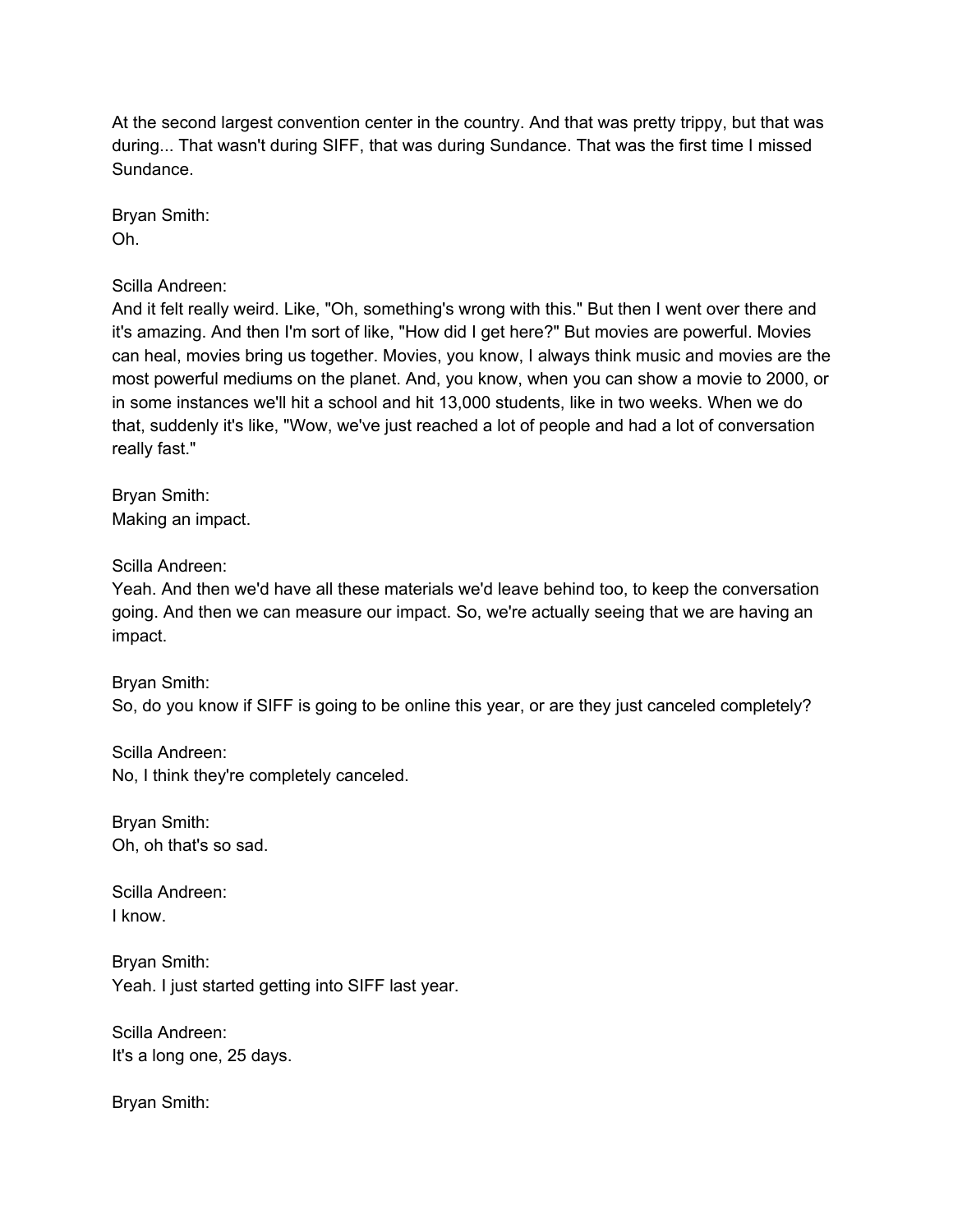Yeah, yeah. But it's, it seems to be the ,one of the more accessible festivals. You know, you can get tickets.

Scilla Andreen:

Yeah. I think what has always- because I go to Toronto, SIFF, Cannes, Sundance, and sometimes I'll go to some other smaller ones as well. But like Toronto, and Sundance, and Cannes are so... They, I mean, sure there's lots of other places you can go to watch things, but it's very close together. So, it's crowded, you feel people, it's not very COVID-19 friendly.

Bryan Smith: No.

Scilla Andreen: But it's community.

Bryan Smith: Yeah.

Scilla Andreen:

And SIFF is more spread out, so SIFF might actually do well during COVID-19. Other than the theater experience. But still it's like, it's pretty much like, I mean- Seattle Center has it, but then it's at downtown Renton... Like it's spread out, because it's bringing the festival to the people, which I love. But you kind of, you know, the community feel is a little different.

Bryan Smith:

It is. I mean, I remember at Sundance- I'm mostly at Eccles theater when I'm at Sundance, which is the main, where the red carpet premiers are. And if you're a at Eccles, you do see, I mean you're in line with- I met Kenneth Turan, the Los Angeles Times film critic in line there.

Scilla Andreen: Yeah.

Bryan Smith:

And you're just kind of like, "Wow, this is so cool." And it's very tight knit, literally tight knit, you're just in these really cramped lines, eating this-

Scilla Andreen: Lots of kids...

Bryan Smith: -Really bad food. I thought I was going to be eating a bunch of great food, and-

Scilla Andreen: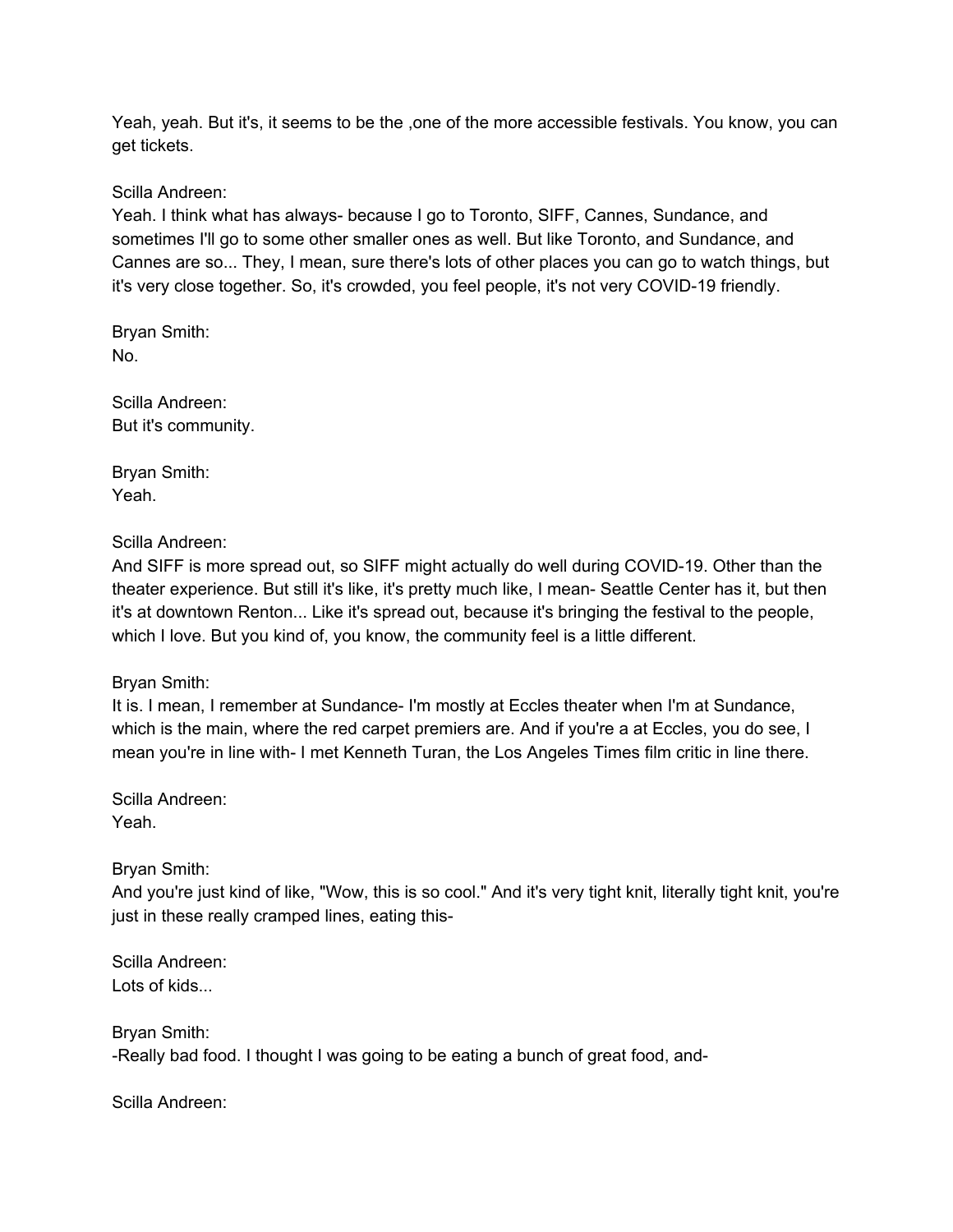No, but the shuttle service is excellent.

Bryan Smith:

The shuttle service is great, yeah. The Ubers were a little bit outrageous.

Scilla Andreen: Ridiculous.

Bryan Smith:

Yeah. What projects are you working on that might be coming out in the next few months that you're excited about?

#### Scilla Andreen:

So, I do have a new movie coming out too, actually. One I directed called, The Upstanders, which is about... It started off as being about bullying and cyber bullying. I was bullied as a kid, so it was one very close to my heart. And it ended up being more about resilience, and attention, and connection, and community, so that we can feel like we belong. 'Cause if we felt like we belonged and we mattered, we might not hurt each other so much.

Bryan Smith: Yeah.

Scilla Andreen: So that one took me down a very different path and I learned so much.

Bryan Smith: I watched it, by the way. Excellent.

Scilla Andreen: Oh, did you like it?

Bryan Smith: It was great, powerful.

Scilla Andreen:

We're still working on it by the way. We're still doing the music and the- I still haven't quite 100% locked picture. But, and then I have another one that I executive produced called, Nevertheless. Which is about, kind of looking at sort of the layers behind #metoo, and #timesup, and addressing sexual harassment. And that one is fascinating. And I worked with the director, Sarah Moshman, who did a fabulous job of kind of- it's a really complex conversation to have. She did a great job of kind of boiling it down to consumable bites. You know, we're all in this and it's going to take all of us to make change, but there is a path forward and there's a lot of hope. So, I'm really proud of that film as well.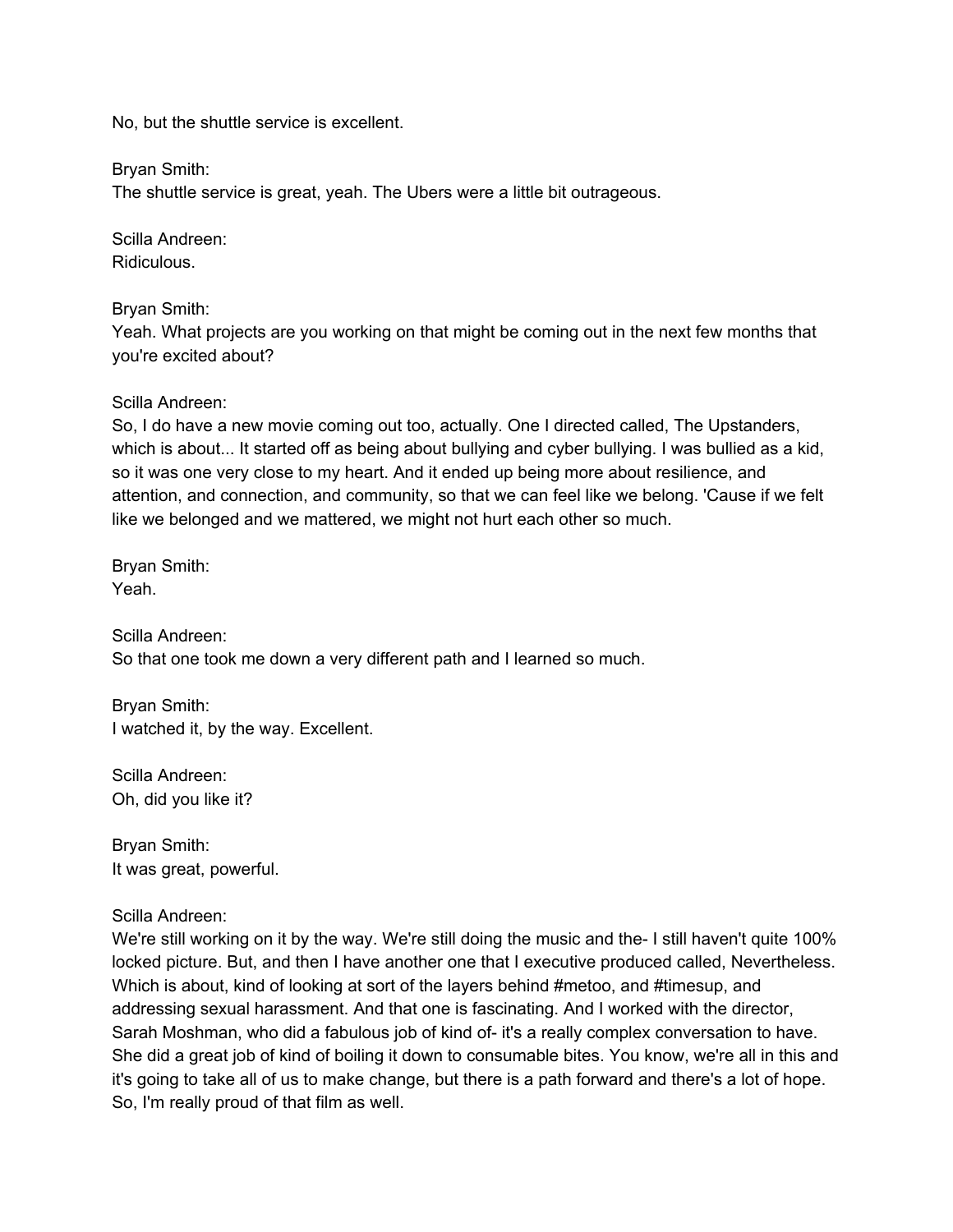#### Scilla Andreen:

It's funny to be taking films out in the middle of a pandemic, because nobody, either they want dumbed down TV or feel good. And so, you know, to watch something about sexual harassment or cyber bullying, it's just kind of like, "Ooh, I don't know if I want to do that." But Angst and Like are definitely like brimming right now, because people are like, "Oh my God, we're like living on our devices every second of the day. How do we find balance?" Or with anxiety and angst, it's like, it's never been higher because of the pandemic. So, how can we help ourselves? How can we help our families, our colleagues and friends? So, those films are doing great, and we're doing the online community experience now. So, I've taken all of our offline experiences, so now we do live webinar screenings with Q&A's and all sorts of fun stuff. And we just started them and they're unbelievable. You still get that community, like, jolt of connection. That feeling in your heart and in your brain. I didn't know that that would work. I was like, "Oh, you know, we gotta do something." It's unbelievable. Like, the connection that's there and the enthusiasm when people are typing and talking, and it was really cool.

#### Bryan Smith:

Well, Nevertheless is the one that I was not able to watch. So, if I could ask Natalie for a renewed link on that, I'd love to see the screener, or participate in one of those live Q&A things.

Scilla Andreen: Oh, would love that.

Bryan Smith: Yeah.

#### Scilla Andreen:

We also, if anybody wants to learn about any of the films that are just available through the special screenings, as opposed to they're not on indieflix.com, because they're kind of- Think of it like they're doing their theatrical release, so they're held back to just playing theaters or communities. You can find it at indieflix.com/edu.

Bryan Smith: Okay.

Scilla Andreen: And those are all of our, sort of, social impact temporal films.

Bryan Smith: So, where can people find you online in social media?

Scilla Andreen: I'm IndieFlixCEO on everything.